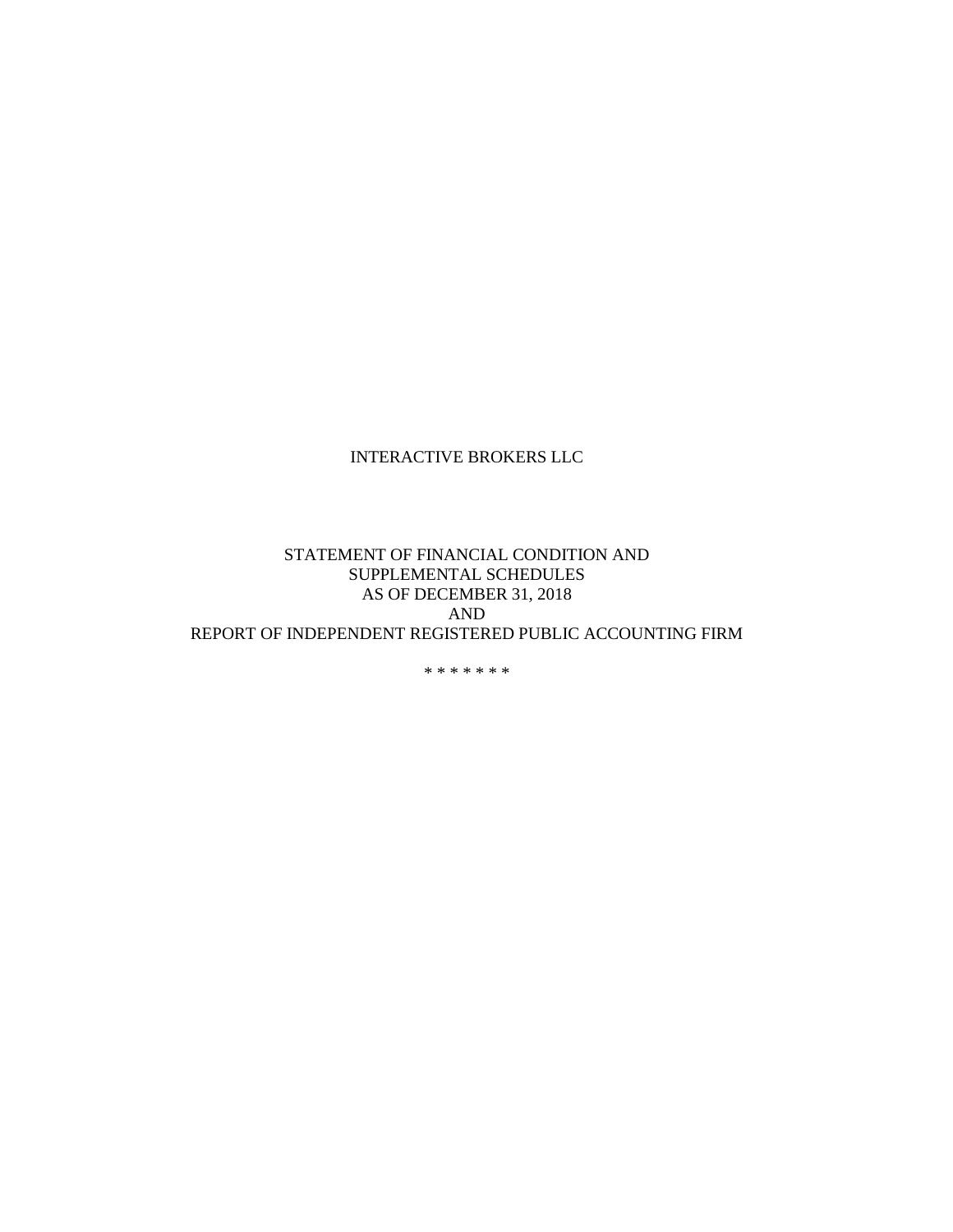#### **Table of Contents**

| Report of Independent Registered Public Accounting Firm. |        |
|----------------------------------------------------------|--------|
| Statement of Financial Condition.                        |        |
| Notes to the Statement of Financial Condition            | $3-23$ |
| Supplemental Schedules                                   | 24-27  |

A copy of the Company's December 31, 2018 statement of financial condition filed pursuant to Rule 17a-5 under the Securities Exchange Act of 1934 and pursuant to Regulation 1.10 under the Commodity Exchange Act is available for examination at our principal office at 1 Pickwick Plaza, Greenwich, CT 06830, the Boston Regional Office of the Securities and Exchange Commission and the New York Regional Office of the Commodity Futures Trading Commission.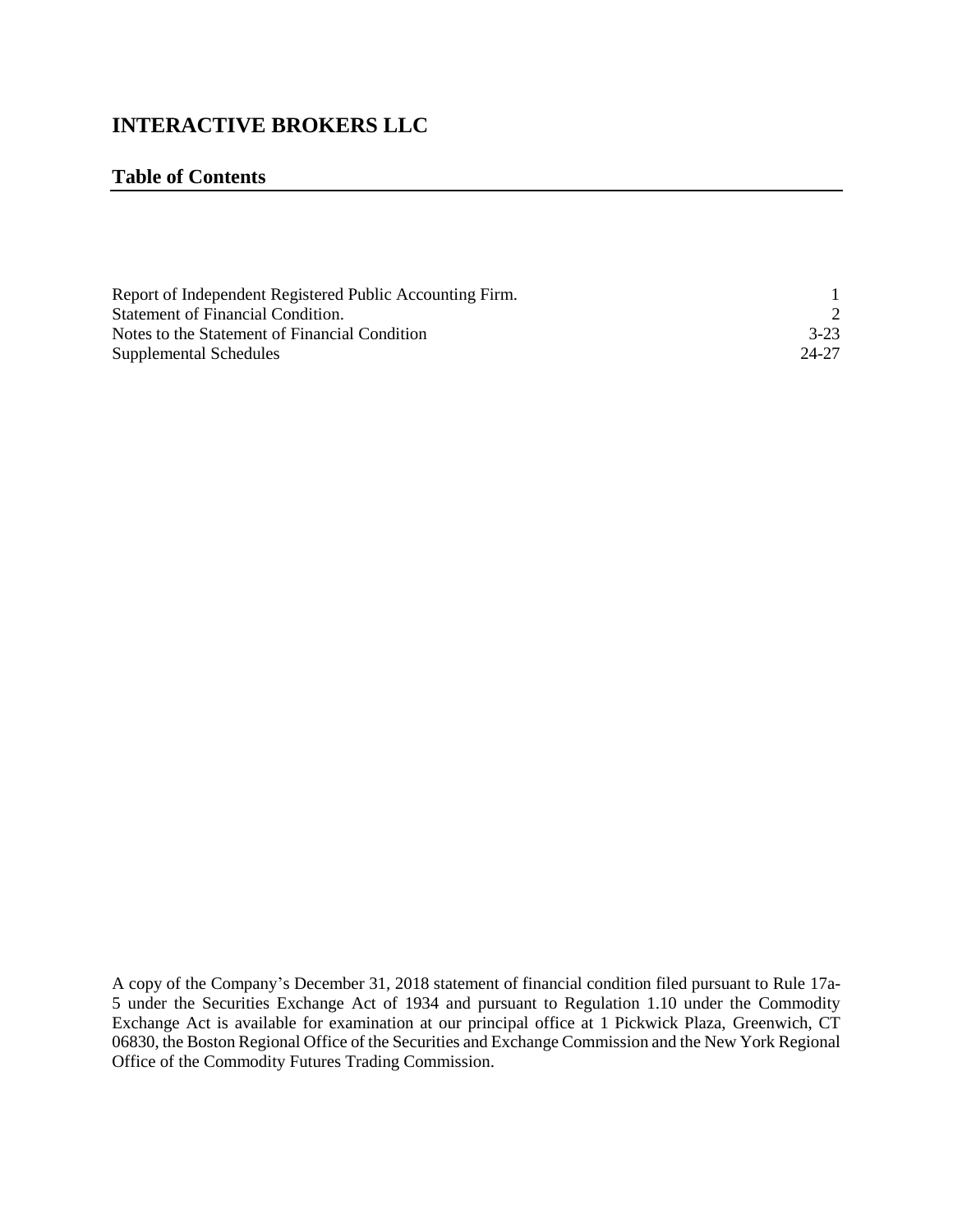# **Deloitte.**

**Deloitte & Touche LLP** 30 Rockefeller Plaza New York, NY 10112 USA

Tel.: +1 212 492 4000 Fax: +1 212 489 1687 www.deloitte.com

#### **REPORT OF INDEPENDENT REGISTERED PUBLIC ACCOUNTING FIRM**

To the Directors and the Members of Interactive Brokers LLC Greenwich, CT

#### **Opinion on the Financial Statement**

We have audited the accompanying statement of financial condition of Interactive Brokers LLC (the "Company") as of December 31, 2018 and the related notes (collectively referred to as the "financial statement"). In our opinion, the financial statement presents fairly, in all material respects, the financial position of the Company as of December 31, 2018, in conformity with accounting principles generally accepted in the United States of America.

#### **Basis for Opinion**

The financial statement is the responsibility of the Company's management. Our responsibility is to express an opinion on this financial statement based on our audit. We are a public accounting firm registered with the Public Company Accounting Oversight Board (United States) (PCAOB), and are required to be independent with respect to the Company in accordance with the U.S. federal securities laws and the applicable rules and regulations of the Securities and Exchange Commission and the PCAOB.

We conducted our audit in accordance with the standards of the PCAOB. Those standards require that we plan and perform the audit to obtain reasonable assurance about whether the financial statement is free of material misstatement, whether due to error or fraud.

Our audit included performing procedures to assess the risks of material misstatement of the financial statement, whether due to error or fraud, and performing procedures that respond to those risks. Such procedures included examining, on a test basis, evidence regarding the amounts and disclosures in the financial statement. Our audit also included evaluating the accounting principles used and significant estimates made by management, as well as evaluating the overall presentation of the financial statement. We believe that our audit of the financial statement provides a reasonable basis for our opinion.

#### **Report on Supplemental Schedules**

The supplemental schedules on pages 24-27 have been subjected to audit procedures performed in conjunction with the audit of the Company's statement of financial condition. The supplemental schedules are the responsibility of the Company's management. Our audit procedures included determining whether the supplemental schedules reconcile to the financial statement or the underlying accounting and other records, as applicable, and performing procedures to test the completeness and accuracy of the information presented in the supplemental schedules. In forming our opinion on the supplemental schedules, we evaluated whether the supplemental schedules, including their form and content, are presented in compliance with Regulation 1.16 under the Commodity Exchange Act. In our opinion, such schedules are fairly stated, in all material respects, in relation to the statement of financial condition as a whole.

Deloite & Tarete UP

February 28, 2019

We have served as the Company's auditor since 1994.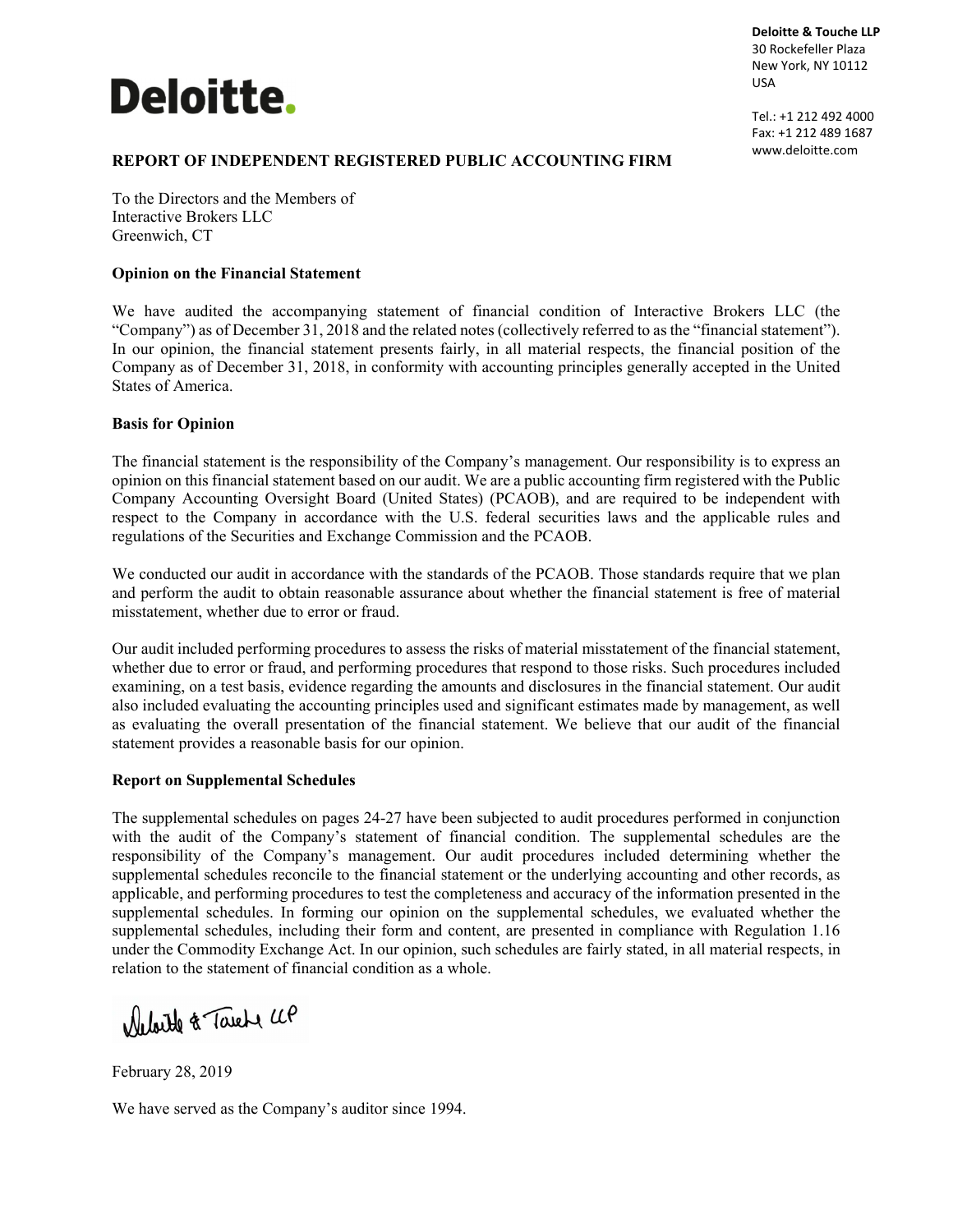**Statement of Financial Condition** 

As of December 31, 2018 *(Dollars in millions)* 

#### **Assets**

| Cash and cash equivalents                                        | \$<br>1,783  |
|------------------------------------------------------------------|--------------|
| Cash - segregated for regulatory purposes                        | 1,673        |
| Securities - segregated for regulatory purposes                  | 15,595       |
| Securities borrowed                                              | 2,731        |
| Securities purchased under agreements to resell                  | 1,242        |
| Financial instruments owned, at fair value:                      |              |
| Financial instruments owned                                      | 1,389        |
| Financial instruments owned and pledged as collateral            | 29           |
| Total financial instruments owned, at fair value                 | 1,418        |
| Receivables                                                      |              |
| Customers (net of allowance for doubtful accounts of \$40)       | 25,611       |
| Brokers, dealers and clearing organizations                      | 559          |
| <b>Affiliates</b>                                                | 87           |
| Interest                                                         | 123          |
| Total receivables                                                | 26,380       |
| Other assets                                                     | 30           |
| <b>Total assets</b>                                              | \$<br>50,852 |
| Liabilities and member's equity                                  |              |
| Liabilities                                                      |              |
| Short-term borrowings                                            | \$<br>17     |
| Payables to customers                                            | 41,283       |
| Securities loaned                                                | 3,584        |
| Securities sold under agreements to repurchase                   | 31           |
| Financial instruments sold, but not yet purchased, at fair value | 322          |
| Other payables                                                   |              |
| Brokers, dealers and clearing organizations                      | 191          |
| Accounts payable, accrued expenses and other liabilities         | 59           |
| <b>Affiliates</b>                                                | 72           |
| Interest                                                         | 32           |
| Total other payables                                             | 354          |
| <b>Total</b> liabilities                                         | 45,591       |
| Members' capital                                                 | 5,261        |
| Total liabilities and members' capital                           | \$<br>50,852 |
|                                                                  |              |

See accompanying notes to the statement of financial condition.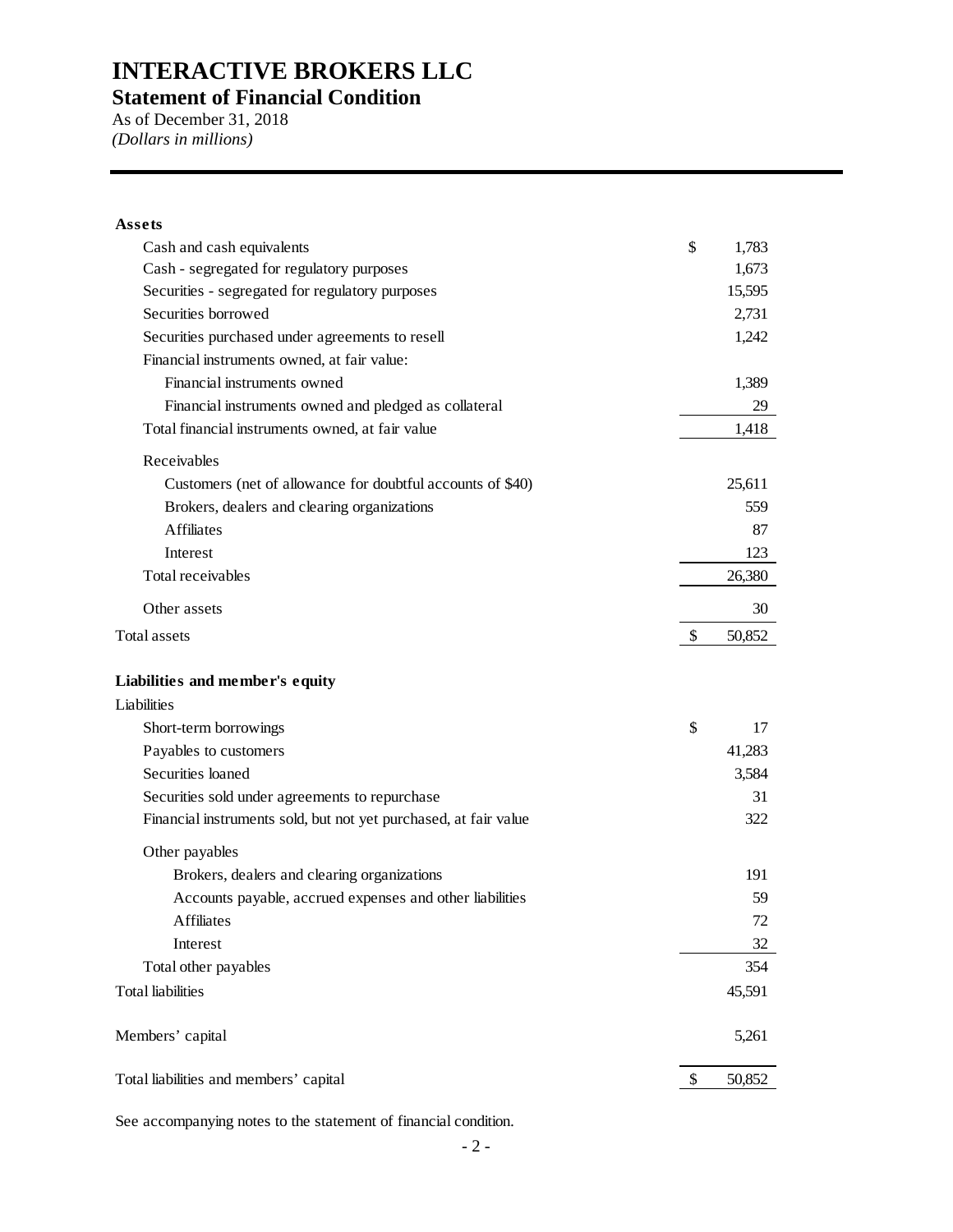**Notes to Financial Statements** 

December 31, 2018 *(Dollars in millions, except share data, unless otherwise noted)* 

#### **1. Organization and Nature of Business**

Interactive Brokers LLC (the "Company"), a Connecticut limited liability company, is a broker-dealer registered under the Securities Exchange Act of 1934 (the "Exchange Act") with the Securities and Exchange Commission ("SEC") and is a member of the Financial Industry Regulatory Authority ("FINRA") and various securities and commodities exchanges. The Company is also a member of the National Futures Association ("NFA") and is registered with Commodity Futures Trading Commission ("CFTC") as a Futures Commission Merchant and a Foreign Exchange Dealer.

The Company executes and clears securities and commodities transactions for customers. Certain transactions are cleared through other clearing brokers. Accordingly, the Company carries securities accounts for customers and is subject to the requirements of Rule 15c3-3 under the Exchange Act (the "Customer Protection Rule") pertaining to the possession or control of customer-owned assets and reserve requirements. The Company carries customer commodities accounts and is subject to the segregation requirements of the Commodity Exchange Act. The Company is subject to the requirements of Rule 15c3-1 under the Exchange Act (the "Uniform Net Capital Rule") and the CFTC's minimum financial requirements (Regulations 1.17 and 5.7).

The Company is 99.9% owned by IBG LLC, (the "Parent"), a Connecticut limited liability company. The Company has several affiliates which are also majority owned by the Parent (see Note 7). The Parent and its subsidiaries, including the Company are consolidated into Interactive Brokers Group, Inc. ("IBG, Inc."), a publicly traded U.S. corporation.

#### **2. Significant Accounting Policies**

#### *Basis of Presentation*

This statement of financial condition is presented in U.S. dollars and has been prepared pursuant to accounting standards generally accepted in the U.S. ("U.S. GAAP").

#### *Statement of Financial Condition Presentation Changes*

On January 1, 2018, the Company adopted Financial Accounting Standards Board ("FASB") Accounting Standards Update ("ASU") No. 2016-18, "Statement of Cash Flows (Topic 230) – Restricted Cash" ("ASU 2016-18"). The Company reclassified restricted cash amounts previously included within "cash and securities – segregated for regulatory purposes" into a separate line item, "cash – segregated for regulatory purposes," in the statement of financial condition to be consistent with the presentation of restricted cash in the statement of cash flows under ASU 2016-18.

#### *Use of Estimates*

The preparation of financial statements in conformity with U.S. GAAP requires management to make estimates and assumptions that affect the reported amounts and disclosures in the statement of financial condition and accompanying notes. These estimates and assumptions are based on judgment and the best available information at the time. Therefore, actual results could differ materially from those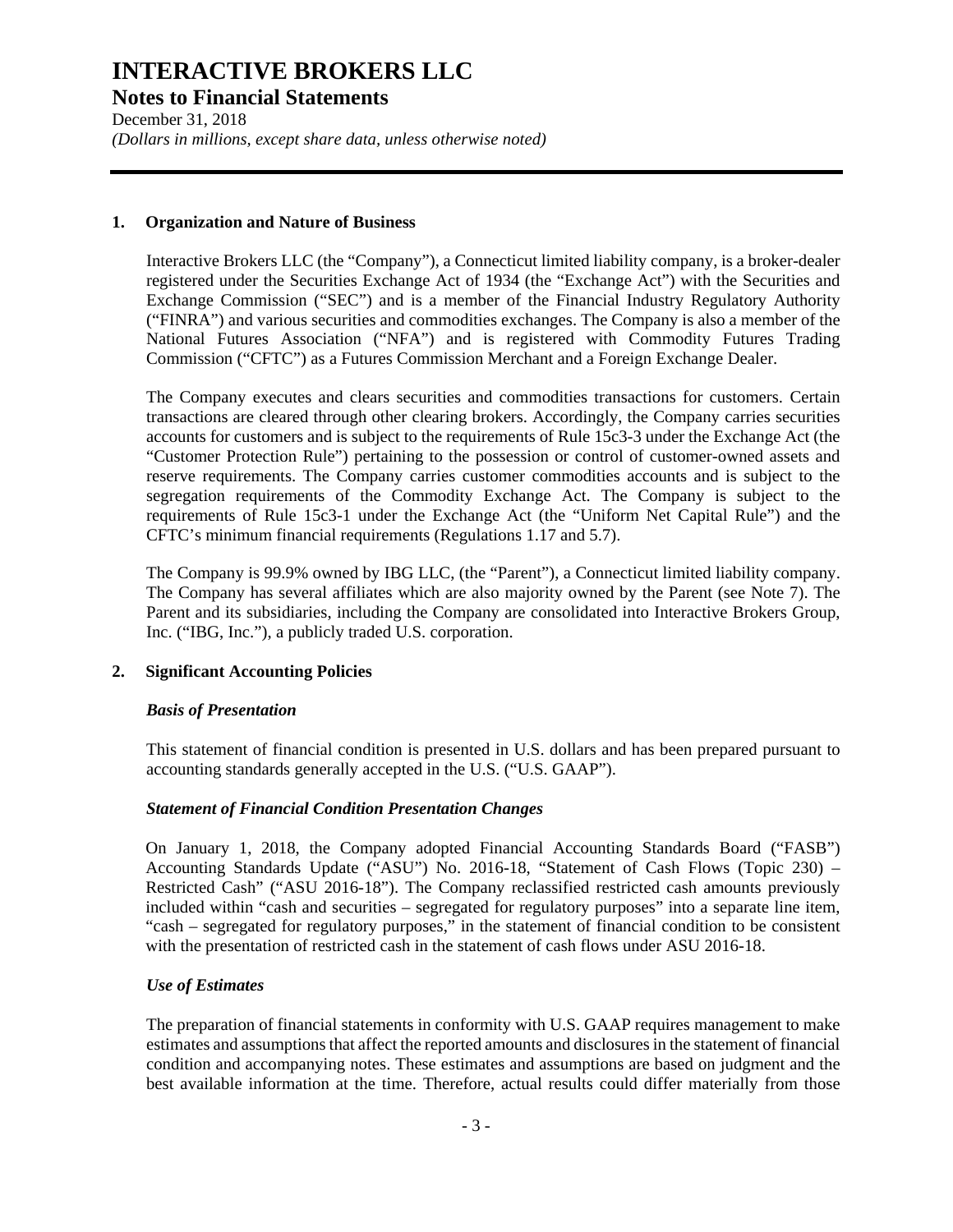### **Notes to Financial Statements**

December 31, 2018 *(Dollars in millions, except share data, unless otherwise noted)* 

estimates. Such estimates include the allowance for doubtful accounts, compensation accruals, and contingency reserves.

#### *Fair Value*

Substantially all of the Company's assets and liabilities, including financial instruments are carried at fair value based on published market prices and are marked to market, or are assets and liabilities which are short-term in nature and are carried at amounts that approximate fair value.

The Company applies the fair value hierarchy in accordance with FASB Accounting Standards Codification ("ASC") Topic 820, "Fair Value Measurement" ("ASC Topic 820"), to prioritize the inputs to valuation techniques used to measure fair value. The hierarchy gives the highest priority to unadjusted quoted prices in active markets for identical assets and liabilities and the lowest priority to unobservable inputs.

The three levels of the fair value hierarchy are:

- Level 1 Unadjusted quoted prices in active markets that are accessible at the measurement date for identical, unrestricted assets or liabilities.
- Level 2 Quoted prices for similar assets in an active market, quoted prices in markets that are not considered to be active or financial instruments for which all significant inputs are observable, either directly or indirectly.
- Level 3 Prices or valuations that require inputs that are both significant to fair value measurement and unobservable.

Financial instruments owned, at fair value and financial instruments sold, but not yet purchased, at fair value are generally classified as Level 1 of the fair value hierarchy. The Company's Level 1 financial instruments, which are valued using quoted market prices as published by exchanges and clearing houses or otherwise broadly distributed in active markets, include listed stocks, options and U.S. government securities which are included in securities – segregated for regulatory purposes and in financial instruments owned and pledged as collateral in the statement of financial condition.

Currency forward contracts are valued using broadly distributed bank and broker prices, and are classified as Level 2 of the fair value hierarchy since inputs to their valuation can be generally corroborated by market data. Other securities that are not traded in active markets are also classified as Level 2 of the fair value hierarchy. Level 3 financial instruments are comprised of securities that have been delisted or otherwise are no longer tradeable in active markets and have been valued by the Company based on internal estimates.

#### *Cash and Cash Equivalents*

Cash and cash equivalents consist of deposits with banks and all highly liquid investments, with maturities of three months or less, that are not segregated and deposited for regulatory purposes or to meet margin requirements at clearing houses.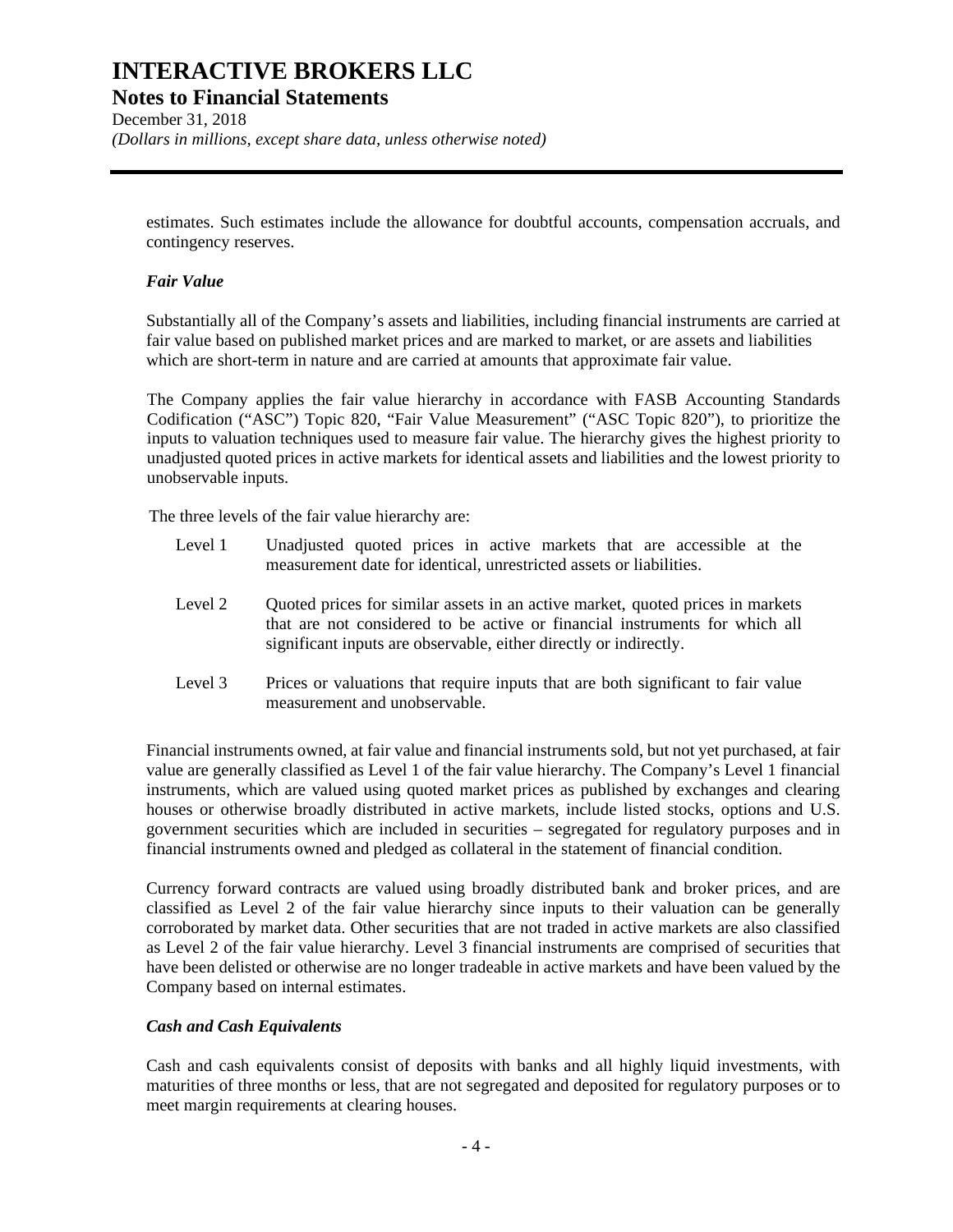**Notes to Financial Statements** 

December 31, 2018 *(Dollars in millions, except share data, unless otherwise noted)* 

#### *Cash and Securities — Segregated for Regulatory Purposes*

As a result of customer activities, the Company is obligated by rules mandated by its primary regulators to segregate or set aside cash or qualified securities to satisfy such regulations, which have been promulgated to protect customer assets. At December 31, 2018, securities segregated for regulatory purposes consisted of U.S. government securities of \$4.2 billion and securities purchased under agreements to resell of \$11.4 billion, which amounts approximate fair value.

#### *Securities Borrowed and Securities Loaned*

Securities borrowed and securities loaned are recorded at the amount of cash collateral advanced or received. Securities borrowed transactions require the Company to provide the counterparties with collateral, which may be in the form of cash or other securities. With respect to securities loaned, the Company receives collateral, which may be in the form of cash or other securities in an amount generally in excess of the fair value of the securities loaned. The Company monitors the market value of securities borrowed and loaned on a daily basis, with additional collateral obtained or refunded as permitted contractually. It is the Company's policy to net, in the statement of financial condition, securities borrowed and securities loaned entered into with the same counterparty that meet the offsetting requirements prescribed in FASB ASC Topic 210-20, "Balance Sheet – Offsetting" ("ASC Topic 210-20").

#### *Securities Purchased Under Agreements to Resell and Securities Sold Under Agreements to Repurchase*

Securities purchased under agreements to resell and securities sold under agreements to repurchase, which are reported as collateralized financing transactions, are recorded at contract value, which approximates fair value. To ensure that the fair value of the underlying collateral remains sufficient, the collateral is valued daily with additional collateral obtained or excess collateral returned, as permitted under contractual provisions. It is the Company's policy to net, in the statement of financial condition, securities purchased under agreements to resell transactions and securities sold under agreements to repurchase transactions entered into with the same counterparty that meet the offsetting requirements prescribed in ASC Topic 210-20.

#### *Financial Instruments Owned and Financial Instruments Sold, But Not Yet Purchased, at Fair Value*

Financial instrument transactions are accounted for on a trade date basis. Financial instruments owned and financial instruments sold, but not yet purchased are stated at fair value based upon quoted market prices. The Company's financial instruments pledged to counterparties where the counterparty has the right, by contract or custom, to sell or repledge the financial instruments are reported as financial instruments owned and pledged as collateral in the statement of financial condition.

The Company also enters into currency forward contracts. These transactions, which are also accounted for on a trade date basis, are agreements to exchange a fixed amount of one currency for a specified amount of a second currency at completion of the currency forward contract term. Unrealized mark-to-market gains and losses on currency forward contracts are included in financial instruments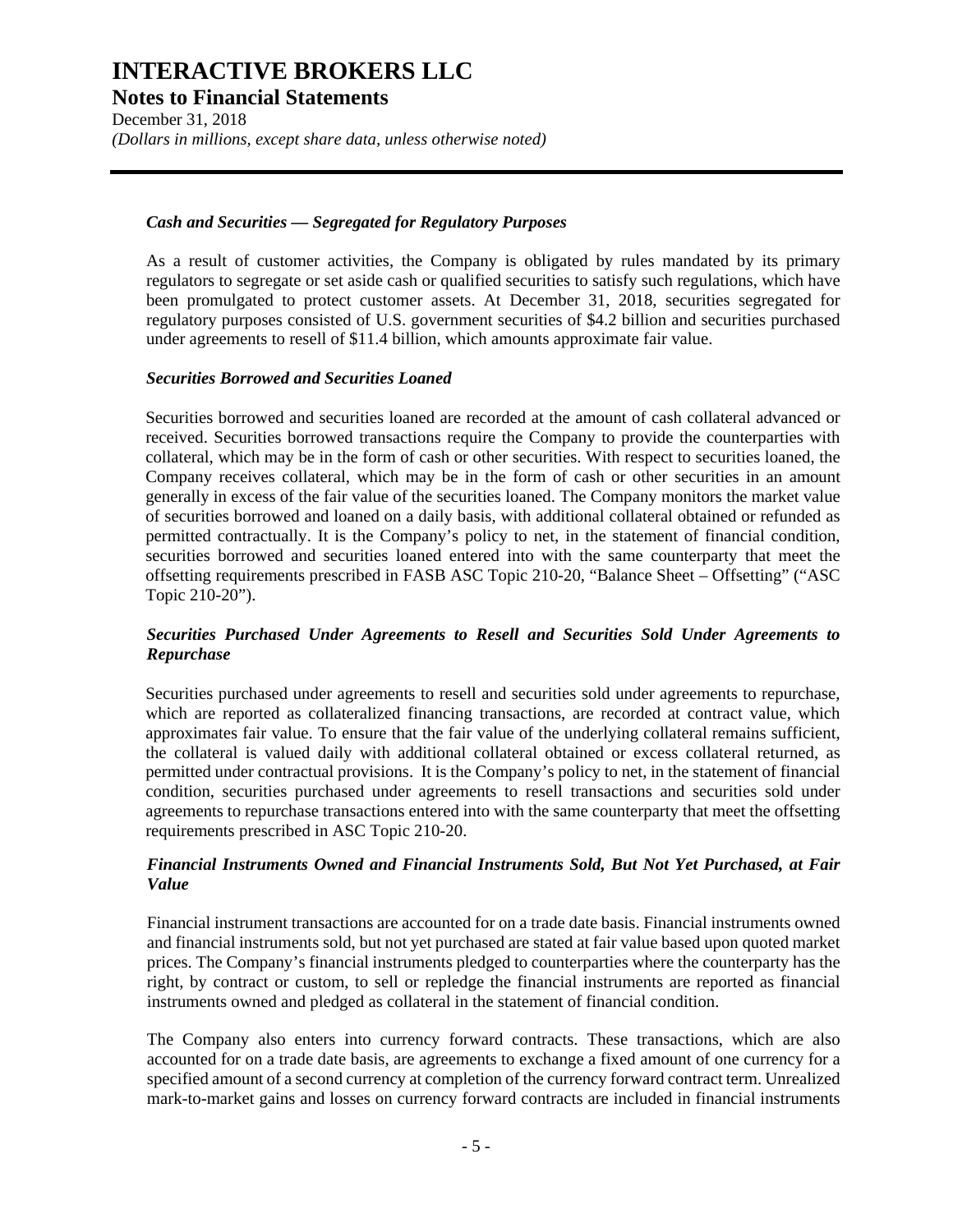**Notes to Financial Statements** 

December 31, 2018 *(Dollars in millions, except share data, unless otherwise noted)* 

owned, at fair value or financial instruments sold, but not yet purchased, at fair value in the statement of financial condition.

#### *Currency Spot and Forward Contracts*

The Company enters into currency swap contracts for customer funds denominated in foreign currencies to obtain U.S. dollars, with a locked-in rate of return, for the purpose of making bank deposits denominated in U.S. dollars to satisfy regulatory segregation requirements and on behalf of its affiliates. A currency swap contract is an agreement to exchange a fixed amount of one currency for a specified amount of a second currency at the outset and exchange back a specified amount at completion of the swap term (i.e., the forward contract). Interest rate differences, between currencies, are captured in the contractual swap rates. The Company also executes currency spot contracts on behalf of its customers and affiliates. These currency spot and forward transactions are recorded on a trade date basis at fair value based on distributed bank and broker prices. Included in receivables from and payables to brokers, dealers and clearing organizations are \$2 and \$5, respectively, which represent unsettled amounts of currency spot and forward contracts at December 31, 2018.

#### *Customer Receivables and Payables*

Customer securities transactions are recorded on a settlement date basis and customer commodities transactions are recorded on a trade date basis. Receivables from and payables to customers include amounts due on cash and margin transactions, including futures contracts transacted on behalf of customers. Securities owned by customers, including those that collateralize margin loans or other similar transactions, are not reported in the statement of financial condition.

Receivables from institutional non-cleared customers and payables for execution and clearing fees are included in other assets and accounts payable, accrued expenses and other liabilities, respectively, in the statement of financial condition.

#### *Receivables from and Payables to Brokers, Dealers and Clearing Organizations*

Receivables from and payables to brokers, dealers and clearing organizations include net receivables and payables from unsettled trades, including amounts related to futures and options on futures contracts executed on behalf of customers, amounts receivable for securities not delivered by the Company to the purchaser by the settlement date ("fails to deliver") and cash deposits. Payables to brokers, dealers and clearing organizations also include amounts payable for securities not received by the Company from a seller by the settlement date ("fails to receive").

#### *Property and Equipment*

Property and equipment, which are included in other assets in the statement of financial condition, consist of leasehold improvements, computer equipment, acquired technology, and office furniture and equipment.

Property and equipment are recorded at historical cost, less accumulated depreciation and amortization. Additions and improvements that extend the lives of assets are capitalized, while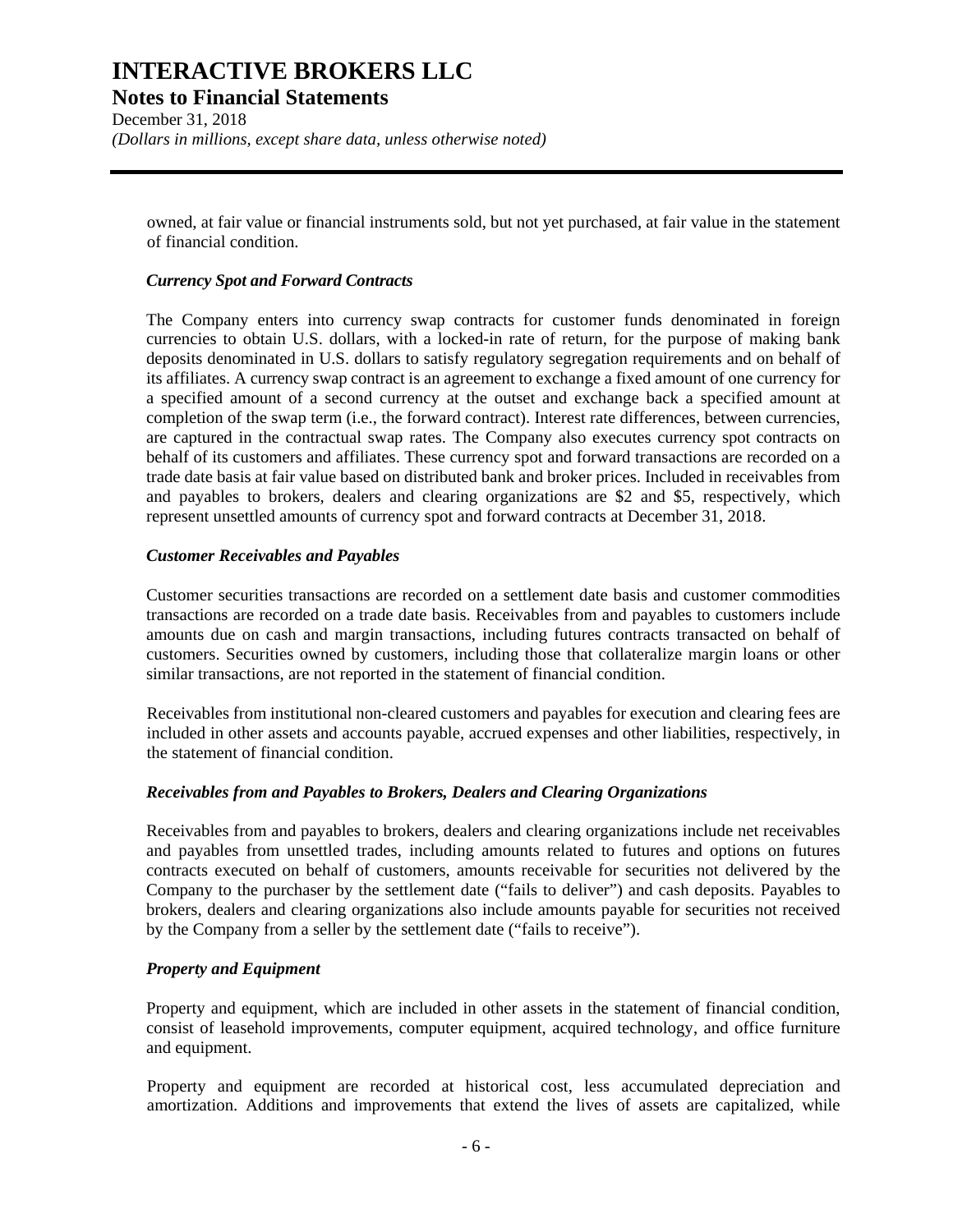**Notes to Financial Statements** 

December 31, 2018 *(Dollars in millions, except share data, unless otherwise noted)* 

expenditures for repairs and maintenance are expensed as incurred. Depreciation and amortization are computed using the straight-line method. Equipment is depreciated over the estimated useful lives of the assets, while leasehold improvements are amortized over the lesser of the estimated economic useful life of the asset or the term of the lease. Computer equipment is depreciated over three to five years and office furniture and equipment are depreciated over five to seven years. Upon retirement or disposition of property and equipment, the cost and related accumulated depreciation are removed from the statement of financial condition. Fully depreciated (or amortized) assets are retired on an annual basis.

#### *Stock-Based Compensation*

The Company follows FASB ASC Topic 718, "Compensation – Stock Compensation" ("ASC Topic 718"), to account for its employees' participation in IBG, Inc.'s stock-based compensation plans. ASC Topic 718 requires all share-based payments to employees to be recognized in the statement of financial condition using a fair value-based method. Grants, which are denominated in U.S. dollars, are communicated to employees in the year of grant, thereby establishing the fair value of each grant.

Awards granted under the stock-based compensation plans are subject to the plans' post-employment provisions in the event an employee ceases employment with the Company. The plans provide that employees who discontinue employment with the Company without cause and continue to meet the terms of the plans' post-employment provisions will be eligible to earn 50% of previously granted but not yet earned awards, unless the employee is over the age of 59, in which case the employee would be eligible to receive 100% of previously granted but not yet earned awards.

#### *Income Taxes*

The Company accounts for income taxes in accordance with FASB ASC Topic 740, "Income Taxes" ("ASC Topic 740"). The Company's deferred tax assets and liabilities, and reserves for unrecognized tax benefits are based on enacted tax laws and reflect management's best assessment of estimated future taxes to be paid.

In accordance with ASC Topic 740, deferred tax assets and liabilities are recognized for the future tax effect of differences between the financial statements carrying amounts of existing assets and liabilities and their respective tax basis. Deferred tax assets and liabilities are measured using enacted tax rates expected to be in effect during the year in which the basis differences reverse. In the event it is more likely than not that a deferred tax asset will not be realized, a valuation allowance is recorded.

The Company operates in the U.S. as a limited liability company that is treated as a partnership for U.S. federal income tax purposes. Accordingly, the Company's income is not subject to U.S. federal income taxes. Taxes related to income earned by partnerships represent obligations of the individual partners.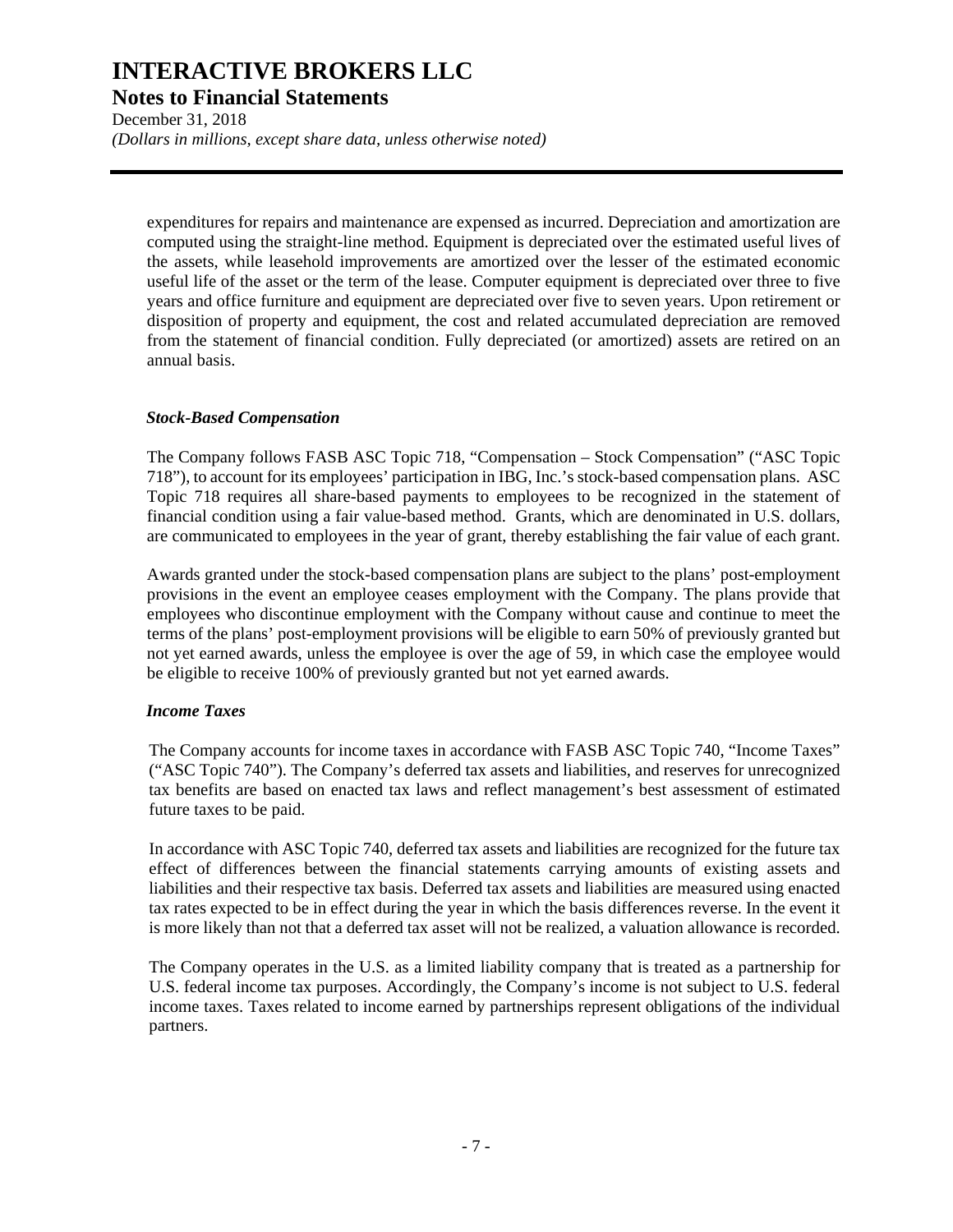**Notes to Financial Statements** 

December 31, 2018 *(Dollars in millions, except share data, unless otherwise noted)* 

#### *Recently Issued Accounting Pronouncements*

Following is a summary of recently issued FASB Accounting Standards Updates ("ASUs") that have affected or may affect the Company's statement of financial condition:

| <b>ASU</b>  | Affects                                                                                                                                                                                                                                    | <b>Status</b>                                                                                                                                     |
|-------------|--------------------------------------------------------------------------------------------------------------------------------------------------------------------------------------------------------------------------------------------|---------------------------------------------------------------------------------------------------------------------------------------------------|
| ASU 2016-02 | Leases (Topic 842): Requires the recognition of a right-of-use Effective for fiscal years beginning after<br>asset and a lease liability for leases previousely classified as<br>operating lease in the statements of financial condition. | December 15, 2018.                                                                                                                                |
| ASU 2016-13 | Financial Instruments - Credit Losses (Topic 326):<br>Measurement of Credit Losses on Financial Instruments.                                                                                                                               | Effective for fiscal years beginning after<br>December 15, 2019.                                                                                  |
| ASU 2017-08 | Receivables - Nonrefundable Fees and Other Costs (Subtopic<br>$310-20$ ): A mending the amortization period for certain<br>purchased callable debt securities held at a premium.                                                           | Effective for fiscal years, and interim<br>periods within those fiscal years,<br>beginning after December 15, 2018.                               |
| ASU 2018-03 | Technical Correction and Improvements to Financial<br>Instruments - Overall (Subtopic 825-10): Recognition and<br>Measurement of Financial Assets and Financial Liabilities.                                                               | Effective for fiscal years beginning after<br>December 15, 2017 and interimperiods<br>within those fiscal years beginning<br>after June 15, 2018. |
| ASU 2018-07 | Compensation - Stock Compensation (Topic 718):<br>Improvements to Nonemployee Share-Based Payment<br>Accounting.                                                                                                                           | Effective for fiscal years, and interim<br>periods within those fiscal years,<br>beginning after December 15, 2018.                               |
| ASU 2018-10 | Leases (Topic 842): Codification Improvements.                                                                                                                                                                                             | Effective for fiscal years beginning after<br>December 15, 2018, including interim<br>periods within those annual periods.                        |
| ASU 2018-11 | Leases (Topic 842): Targeted Improvements.                                                                                                                                                                                                 | Effective for fiscal years beginning after<br>December 15, 2018, including interim<br>periods within those annual periods.                        |
| ASU 2018-13 | Fair Value Measurement (Topic 820): Disclosure<br>Framework-Changes to the Disclosure Requirements for<br>Fair Value Measurement.                                                                                                          | Effective for fiscal years beginning after<br>December 15, 2019, including interim<br>periods within those annual periods.                        |
| ASU 2018-15 | Intangibles-Goodwill and Other-Internal-Use Software<br>(Subtopic 350-40): Customer's Accounting for<br>Implementation Costs Incurred in a Cloud Computing<br>Arrangement That Is a Service Contract.                                      | Effective for fiscal years beginning after<br>December 15, 2019, including interim<br>periods within those annual periods.                        |
| ASU 2018-19 | Financial Instruments-Credit Losses (Topic 326):<br>Codification Improvements.                                                                                                                                                             | Effective for fiscal years beginning after<br>December 15, 2019, including interim<br>periods within those annual periods.                        |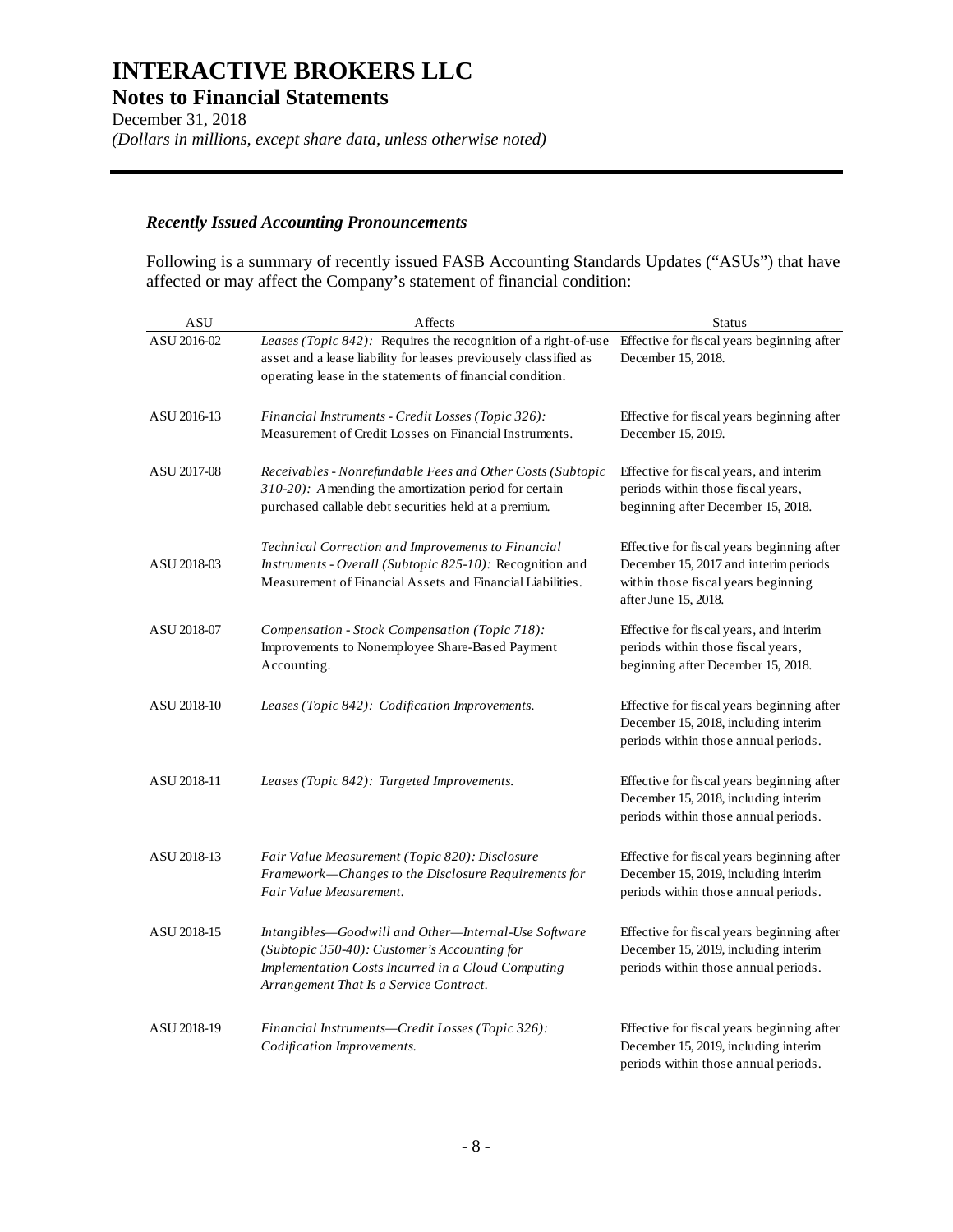**Notes to Financial Statements** 

December 31, 2018 *(Dollars in millions, except share data, unless otherwise noted)* 

Adoption of the ASUs that became effective during 2018 and 2019, prior to the issuance of the Company's statement of financial condition, had no material effect on the statement of financial condition, except as described in the notes to the statement of financial condition.

ASU 2016-02, "Leases (Topic 842)" is effective January 1, 2019 and will be implemented by applying a prospective approach with a cumulative-effect adjustment in the opening balance of retained earnings in the period of adoption as per ASU 2018-11, "Leases (Topic 842) – Targeted Improvements". ASU 2016-02 requires that a lessee recognize in the statement of financial condition a right-of-use asset and corresponding lease liability, including for those leases that the Company currently classifies as operating leases. The right-of-use asset and the lease liability will initially be measured using the present value of the remaining lease payments. The Company's implementation efforts include reviewing the terms of existing leases and service contracts, which may include embedded leases. Upon adoption, the Company expects to record right-of-use assets and lease liabilities on its statement of financial condition of approximately \$14 million.

#### **3. Trading Activities and Related Risks**

The Company's trading activities are comprised of providing securities brokerage services. Trading activities expose the Company to market and credit risks. These risks are managed in accordance with established risk management policies and procedures. To accomplish this, management has established a risk management process that includes:

- a regular review of the risk management process by executive management as part of its oversight role;
- defined risk management policies and procedures supported by a rigorous analytic framework; and
- articulated risk tolerance levels as defined by executive management that are regularly reviewed to ensure that the Company's risk-taking is consistent with its business strategy, capital structure, and current and anticipated market conditions.

#### *Market Risk*

The Company is exposed to various market risks. Exposures to market risks arise from foreign currency exchange rate fluctuations and changes in interest rates. The following discussion describes the types of market risk faced:

#### *Currency Risk*

Currency risk arises from the possibility that fluctuations in foreign exchange rates will impact the value of financial instruments. The Company manages this risk using spot (i.e., cash) currency transactions and currency forward contracts.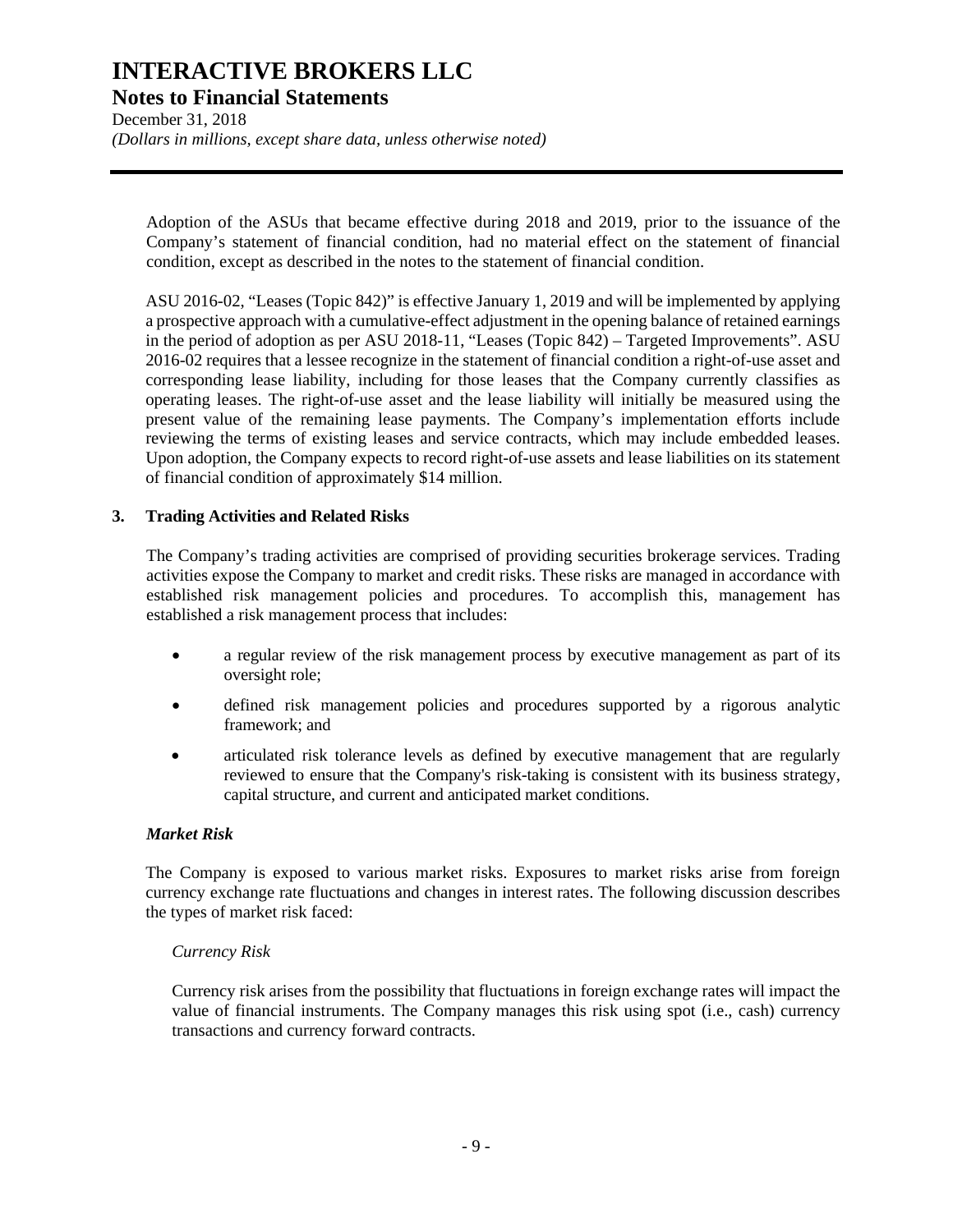**Notes to Financial Statements** 

December 31, 2018 *(Dollars in millions, except share data, unless otherwise noted)* 

#### *Interest Rate Risk*

Interest rate risk arises from the possibility that changes in interest rates will affect the value of financial instruments. The Company is exposed to interest rate risk on cash and margin balances and fixed income securities. These risks are managed through investment policies and by entering into interest rate futures contracts, as needed.

#### *Credit Risk*

The Company is exposed to risk of loss if a customer, counterparty or issuer fails to perform its obligations under contractual terms ("default risk"). Both cash instruments and derivatives expose the Company to default risk. The Company has established policies and procedures for mitigating credit risk on principal transactions, including reviewing and establishing limits for credit exposure, maintaining collateral, and continually assessing the creditworthiness of counterparties.

The Company's credit risk is limited in that substantially all of the contracts entered into are settled directly at securities and commodities clearing houses and a small portion is settled through member firms and banks with substantial financial and operational resources. The Company seeks to control the risks associated with its customer margin activities by requiring customers to maintain collateral in compliance with regulatory and internal guidelines.

In the normal course of business, the Company executes, settles, and finances various customer securities transactions. Execution of these transactions includes the purchase and sale of securities which exposes the Company to default risk arising from the potential that customers or counterparties may fail to satisfy their obligations. In these situations, the Company may be required to purchase or sell financial instruments at unfavorable market prices to satisfy obligations to customers or counterparties. Liabilities to other brokers and dealers related to unsettled transactions (i.e., securities fails to receive) are recorded at the amount for which the securities were purchased, and are paid upon receipt of the securities from other brokers or dealers. In the case of aged securities fails to receive, the Company may purchase the underlying security in the market and seek reimbursement for any losses from the counterparty.

For cash management purposes, the Company enters into short-term securities purchased under agreements to resell and securities sold under agreements to repurchase transactions ("repos") in addition to securities borrowing and lending arrangements, all of which may result in credit exposure in the event the counterparty to a transaction is unable to fulfill its contractual obligations. Repos are collateralized by securities with a market value in excess of the obligation under the contract. Similarly, securities lending agreements are collateralized by deposits of cash or securities. The Company attempts to minimize credit risk associated with these activities by monitoring collateral values on a daily basis and requiring additional collateral to be deposited with or returned to the Company as permitted under contractual provisions.

#### *Concentrations of Credit Risk*

The Company's exposure to credit risk associated with its brokerage and other activities is measured on an individual counterparty basis, as well as by groups of counterparties that share similar attributes.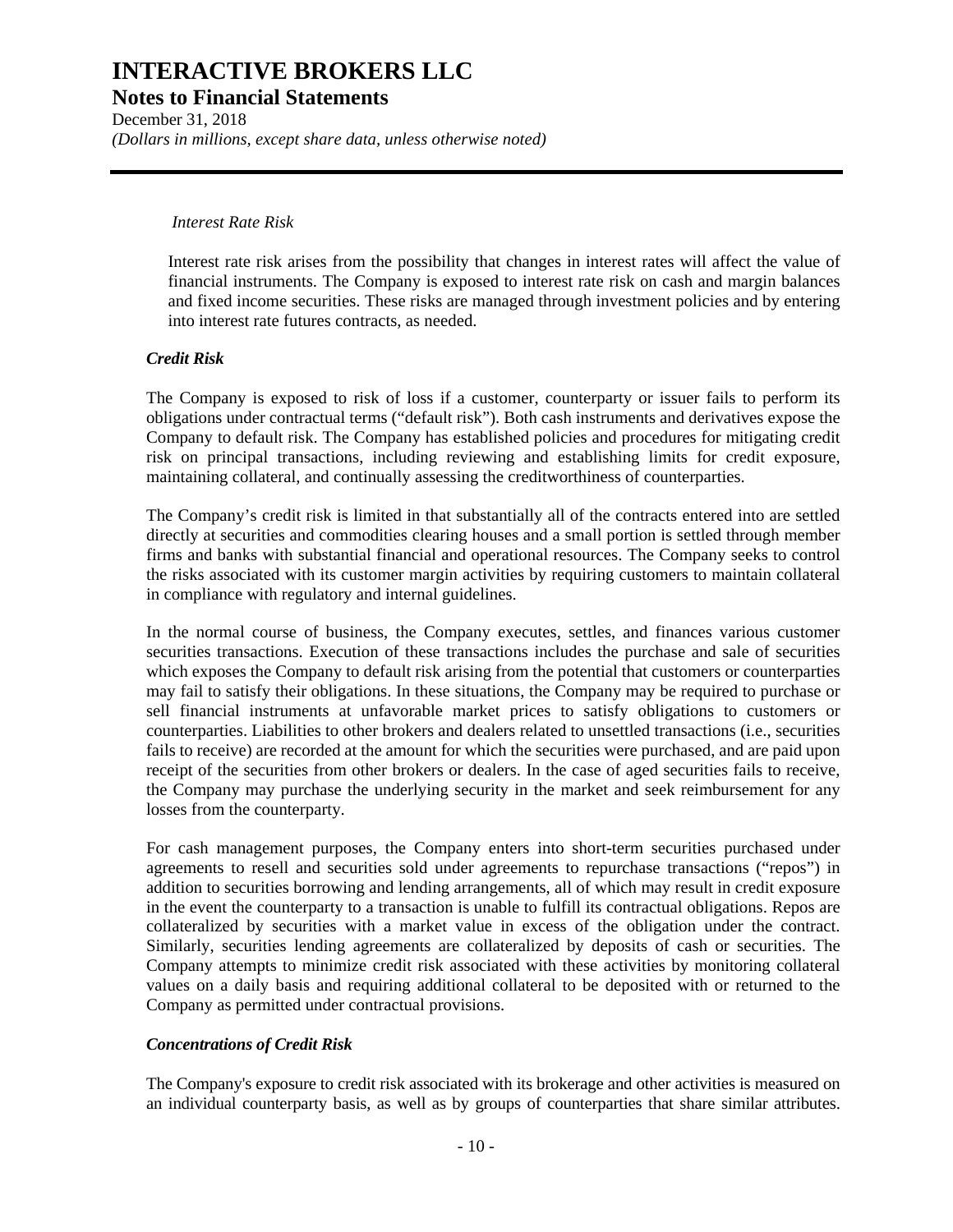**Notes to Financial Statements** 

December 31, 2018 *(Dollars in millions, except share data, unless otherwise noted)* 

Concentrations of credit risk can be affected by changes in political, industry or economic factors. To reduce the potential for risk concentration, credit limits are established and exposure is monitored in light of changing counterparty and market conditions. As of December 31, 2018, the Company did not have any material concentrations of credit risk outside the ordinary course of business.

#### *Off-Balance Sheet Risks*

The Company may be exposed to a risk of loss not reflected in the statement of financial condition to settle futures and certain over-the-counter contracts at contracted prices, which may require repurchase or sale of the underlying products in the market at prevailing prices. Accordingly, these transactions result in off-balance sheet risk as the Company's cost to liquidate such contracts may exceed the amounts reported in the Company's statement of financial condition.

#### **4. Financial Assets and Financial Liabilities**

#### *Financial Assets and Liabilities Measured at Fair Value on a Recurring Basis*

The following tables set forth, by level within the fair value hierarchy (see Note 2), financial assets and liabilities, measured at fair value on a recurring basis as of December 31, 2018. As required by ASC Topic 820, financial assets and financial liabilities are classified in their entirety based on the lowest level of input that is significant to the respective fair value measurement.

|                                                                  | Level 1     | Level 2  | Level 3 |    | <b>Total</b> |
|------------------------------------------------------------------|-------------|----------|---------|----|--------------|
| Securities segregated for regulatory purposes                    | \$<br>4,213 | \$       | \$<br>۰ | \$ | 4,213        |
| Financial instruments owned, at fair value                       |             |          |         |    |              |
| Options                                                          | 1,316       |          |         |    | 1,316        |
| U.S. government securities                                       | 74          |          |         |    | 74           |
| Currency forward contracts                                       |             | 28       |         |    | 28           |
|                                                                  | 5,603       | \$<br>28 |         | S. | 5,631        |
|                                                                  | Level 1     | Level 2  | Level 3 |    | <b>Total</b> |
| Financial instruments sold, but not yet purchased, at fair value |             |          |         |    |              |
| Options                                                          | \$<br>319   | \$       | \$<br>۰ | \$ | 319          |
| <b>Stocks</b>                                                    |             |          |         |    |              |
| Currency forward contracts                                       |             | 2        |         |    | 2            |
|                                                                  | \$<br>320   | \$<br>2  | \$      | \$ | 322          |

There were no transfers of financial assets and financial liabilities between Levels 1 and 2 during the year ended December 31, 2018. The Company has no Level 3 assets.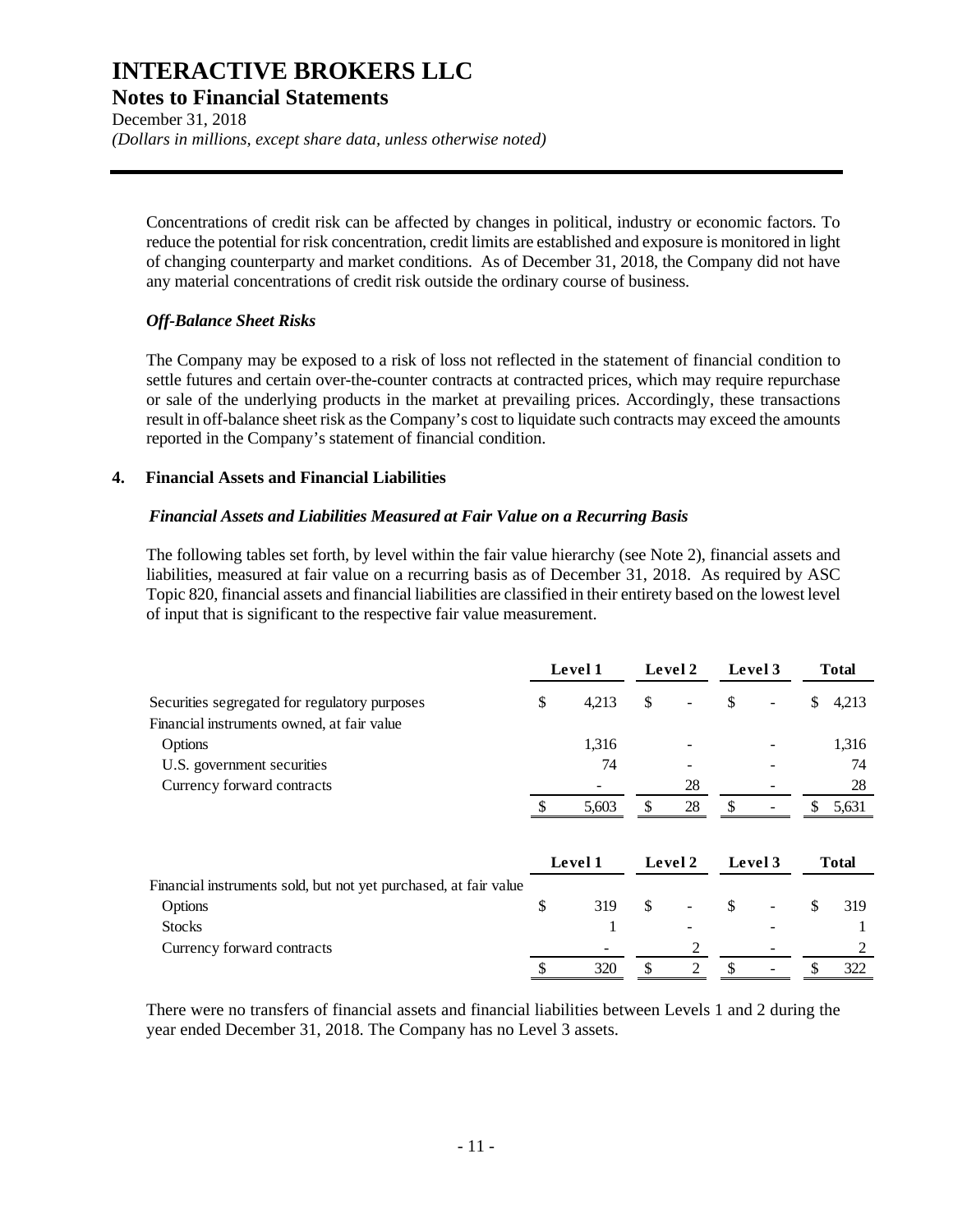**Notes to Financial Statements** 

December 31, 2018 *(Dollars in millions, except share data, unless otherwise noted)* 

#### *Financial Assets and Financial Liabilities Not Measured at Fair Value*

The following table represents the carrying value, fair value and fair value hierarchy category of certain financial assets and liabilities that are not recorded at fair value in the Company's statement of financial condition as of December 31, 2018. The following table excludes all non-financial assets and liabilities.

|                                                              | <b>Carrying</b> | Fair         |             |                |               |
|--------------------------------------------------------------|-----------------|--------------|-------------|----------------|---------------|
|                                                              | <b>Value</b>    | <b>Value</b> | Level 1     | Level 2        | Level 3       |
| Financial assets, not measured at fair value:                |                 |              |             |                |               |
| Cash and cash equivalents                                    | \$<br>1,783     | \$<br>1,783  | 1,783<br>\$ | $\mathcal{S}$  | \$            |
| Cash - segregated for regulatory purposes                    | 1,673           | 1,673        | 1,673       |                |               |
| Securities - segregated for regulatory purposes              | 11,382          | 11,382       |             | 11,382         |               |
| Securities borrowed                                          | 2,731           | 2,731        |             | 2,731          |               |
| Securities purchased under agreements to resell              | 1,242           | 1,242        |             | 1,242          |               |
| Receivables from customer                                    | 25,611          | 25,611       |             | 25,611         |               |
| Receivables from brokers, dealers and clearing organizations | 559             | 559          |             | 559            |               |
| Receivables from affiliates                                  | 87              | 87           |             | 87             |               |
| Interest receivable                                          | 123             | 123          |             | 123            |               |
| Other assets                                                 | $\overline{2}$  | 2            |             | $\overline{c}$ |               |
| Total financial assets, not measured at fair value:          | \$45,193        | \$45,193     | \$<br>3,456 | \$41,737       | <sup>\$</sup> |
| Financial liabilities, not measured at fair value:           |                 |              |             |                |               |
| Short-term borrowings                                        | 17              | 17           |             | 17             |               |
| Payables to customers                                        | 41,283          | 41,283       |             | 41,283         |               |
| Securities loaned                                            | 3.584           | 3.584        |             | 3,584          |               |
| Securities sold under agreements to repurchase               | 31              | 31           |             | 31             |               |
| Payables to brokers, dealers and clearing organizations      | 191             | 191          |             | 191            |               |
| Payables to affiliates                                       | 72              | 72           |             | 72             |               |
| Interest payable                                             | 32              | 32           |             | 32             |               |
| Total financial liabilities, not measured at fair value:     | \$45,210        | \$45,210     | \$          | \$45,210       | \$            |

#### *Netting of Financial Assets and Financial Liabilities*

It is the Company's policy to net securities borrowed and securities loaned, and securities purchased under agreements to resell and securities sold under agreements to repurchase that meet the offsetting requirements prescribed in ASC Topic 210-20. In the tables below, the amounts of financial instruments that are not offset in the statement of financial condition, but could be netted against cash or financial instruments with specific counterparties under master netting agreements, according to the terms of the agreements, including clearing houses or over the counter currency forward contract counterparties, are presented to provide financial statement readers with the Company's net payable or receivable with counterparties for these financial instruments.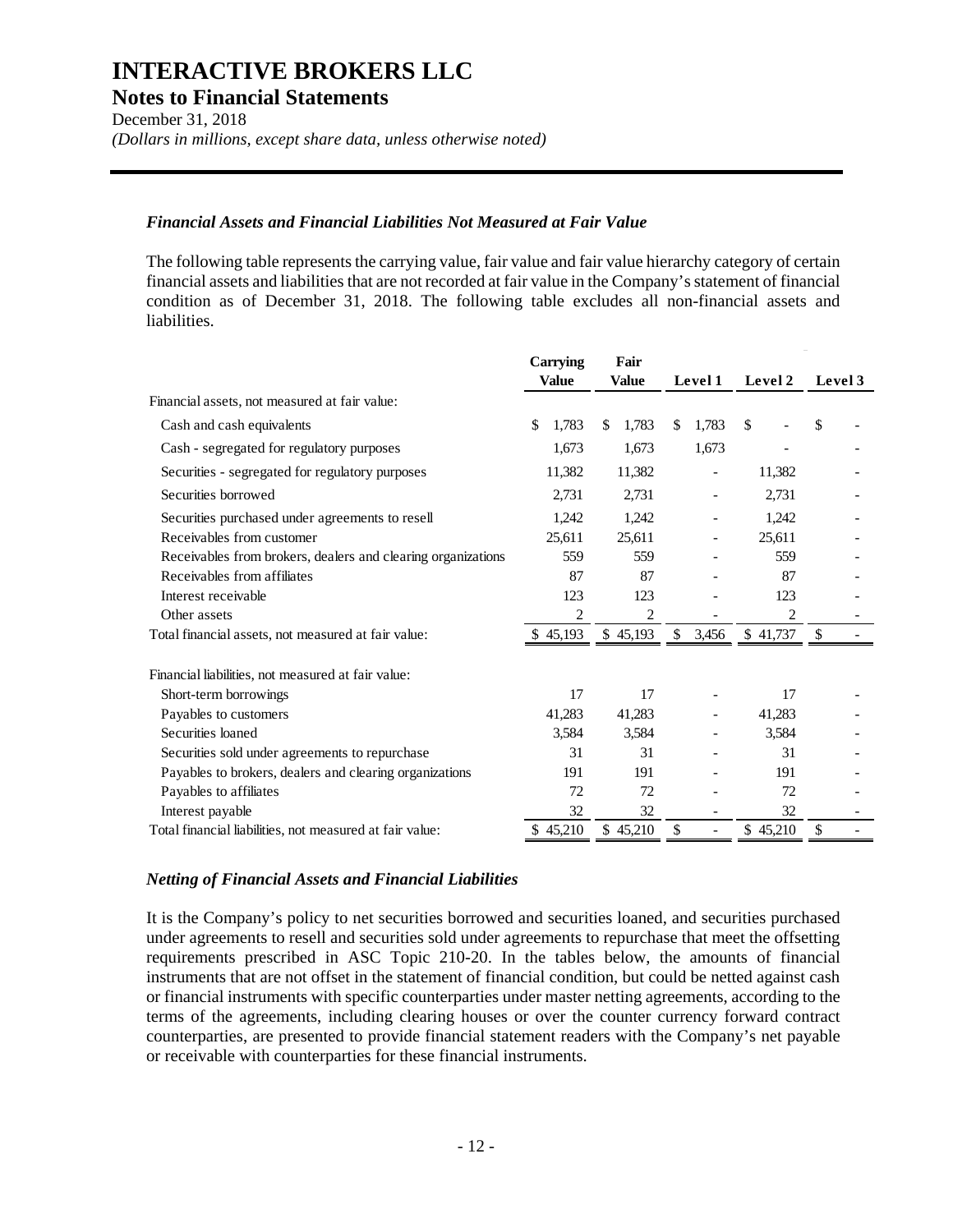**Notes to Financial Statements** 

December 31, 2018

*(Dollars in millions, except share data, unless otherwise noted)* 

The following table sets forth the netting of financial assets and of financial liabilities as of December 31, 2018:

|                                                    | <b>Gross</b><br><b>Amounts of</b><br><b>Financial</b><br>Assets and<br><b>Liabilities</b><br><b>Recognized</b> |                |     |  |     |        |    |          |           |  |  |  |  |  |  |  |  |  |  |  |  |  |  |  |  |  |  |  |  |  | <b>Amounts</b><br>Offset in the<br><b>Statement of</b><br><b>Financial</b><br>Condition $2$ |  | <b>Net Amounts</b><br><b>Presented in</b><br>the Statement of<br><b>Financial</b><br>Condition |  |  |  | <b>Amounts Not Offset in</b><br>the Statement of<br><b>Financial Condition</b><br><b>Cash or Financial</b> |  | <b>Instruments</b> |  | <b>Net</b><br>Amount |
|----------------------------------------------------|----------------------------------------------------------------------------------------------------------------|----------------|-----|--|-----|--------|----|----------|-----------|--|--|--|--|--|--|--|--|--|--|--|--|--|--|--|--|--|--|--|--|--|---------------------------------------------------------------------------------------------|--|------------------------------------------------------------------------------------------------|--|--|--|------------------------------------------------------------------------------------------------------------|--|--------------------|--|----------------------|
| Offsetting of financial assets:                    |                                                                                                                |                |     |  |     |        |    |          |           |  |  |  |  |  |  |  |  |  |  |  |  |  |  |  |  |  |  |  |  |  |                                                                                             |  |                                                                                                |  |  |  |                                                                                                            |  |                    |  |                      |
| Securities segregated for regulatory purposes -    |                                                                                                                |                |     |  |     |        |    |          |           |  |  |  |  |  |  |  |  |  |  |  |  |  |  |  |  |  |  |  |  |  |                                                                                             |  |                                                                                                |  |  |  |                                                                                                            |  |                    |  |                      |
| purchased under agreements to resell               | \$                                                                                                             | 11,382         | \$  |  | \$. | 11,382 | \$ | (11,382) | \$        |  |  |  |  |  |  |  |  |  |  |  |  |  |  |  |  |  |  |  |  |  |                                                                                             |  |                                                                                                |  |  |  |                                                                                                            |  |                    |  |                      |
| Securities borrowed                                |                                                                                                                | 2,731          |     |  |     | 2,731  |    | (2,636)  | 95        |  |  |  |  |  |  |  |  |  |  |  |  |  |  |  |  |  |  |  |  |  |                                                                                             |  |                                                                                                |  |  |  |                                                                                                            |  |                    |  |                      |
| Securities purchased under agreements to resell    |                                                                                                                | 1,242          |     |  |     | 1,242  |    | (1,242)  |           |  |  |  |  |  |  |  |  |  |  |  |  |  |  |  |  |  |  |  |  |  |                                                                                             |  |                                                                                                |  |  |  |                                                                                                            |  |                    |  |                      |
| Financial instruments owned, at fair value         |                                                                                                                |                |     |  |     |        |    |          |           |  |  |  |  |  |  |  |  |  |  |  |  |  |  |  |  |  |  |  |  |  |                                                                                             |  |                                                                                                |  |  |  |                                                                                                            |  |                    |  |                      |
| Options                                            |                                                                                                                | 1,316          |     |  |     | 1,316  |    | (319)    | 997       |  |  |  |  |  |  |  |  |  |  |  |  |  |  |  |  |  |  |  |  |  |                                                                                             |  |                                                                                                |  |  |  |                                                                                                            |  |                    |  |                      |
| Currency forward contracts                         |                                                                                                                | 28             |     |  |     | 28     |    |          | 28        |  |  |  |  |  |  |  |  |  |  |  |  |  |  |  |  |  |  |  |  |  |                                                                                             |  |                                                                                                |  |  |  |                                                                                                            |  |                    |  |                      |
| Total                                              | S                                                                                                              | 16,699         | \$. |  |     | 16,699 | \$ | (15,579) | 1,120     |  |  |  |  |  |  |  |  |  |  |  |  |  |  |  |  |  |  |  |  |  |                                                                                             |  |                                                                                                |  |  |  |                                                                                                            |  |                    |  |                      |
| Offsetting of financial liabilities:               |                                                                                                                |                |     |  |     |        |    |          |           |  |  |  |  |  |  |  |  |  |  |  |  |  |  |  |  |  |  |  |  |  |                                                                                             |  |                                                                                                |  |  |  |                                                                                                            |  |                    |  |                      |
| Securities loaned                                  | \$                                                                                                             | 3,584          | \$  |  | \$. | 3,584  | \$ | (3,425)  | \$<br>159 |  |  |  |  |  |  |  |  |  |  |  |  |  |  |  |  |  |  |  |  |  |                                                                                             |  |                                                                                                |  |  |  |                                                                                                            |  |                    |  |                      |
| Securities sold under agreements to repurchase     |                                                                                                                | 31             |     |  |     | 31     |    | (31)     |           |  |  |  |  |  |  |  |  |  |  |  |  |  |  |  |  |  |  |  |  |  |                                                                                             |  |                                                                                                |  |  |  |                                                                                                            |  |                    |  |                      |
| Financial instruments sold, but not yet purchased, |                                                                                                                |                |     |  |     |        |    |          |           |  |  |  |  |  |  |  |  |  |  |  |  |  |  |  |  |  |  |  |  |  |                                                                                             |  |                                                                                                |  |  |  |                                                                                                            |  |                    |  |                      |
| at fair value                                      |                                                                                                                |                |     |  |     |        |    |          |           |  |  |  |  |  |  |  |  |  |  |  |  |  |  |  |  |  |  |  |  |  |                                                                                             |  |                                                                                                |  |  |  |                                                                                                            |  |                    |  |                      |
| Options                                            |                                                                                                                | 319            |     |  |     | 319    |    | (319)    |           |  |  |  |  |  |  |  |  |  |  |  |  |  |  |  |  |  |  |  |  |  |                                                                                             |  |                                                                                                |  |  |  |                                                                                                            |  |                    |  |                      |
| Currency forward contracts                         |                                                                                                                | $\mathfrak{2}$ |     |  |     | 2      |    |          | 2         |  |  |  |  |  |  |  |  |  |  |  |  |  |  |  |  |  |  |  |  |  |                                                                                             |  |                                                                                                |  |  |  |                                                                                                            |  |                    |  |                      |
| Total                                              | \$                                                                                                             | 3,936          | \$  |  | \$  | 3,936  | \$ | (3,775)  | \$<br>161 |  |  |  |  |  |  |  |  |  |  |  |  |  |  |  |  |  |  |  |  |  |                                                                                             |  |                                                                                                |  |  |  |                                                                                                            |  |                    |  |                      |

 $<sup>(1)</sup>$  As of December 31, 2018, the Company had \$11.4 billion of securities purchased under agreements to resell that were segregated to satisfy</sup> regulatory requirements. These securities are included in "Securities - segregated for regulatory purposes" in the statement of financial condition.  $^{(2)}$  The Company did not have any balances eligible for netting in accordance with ASC Topic 210-20 at December 31, 2018.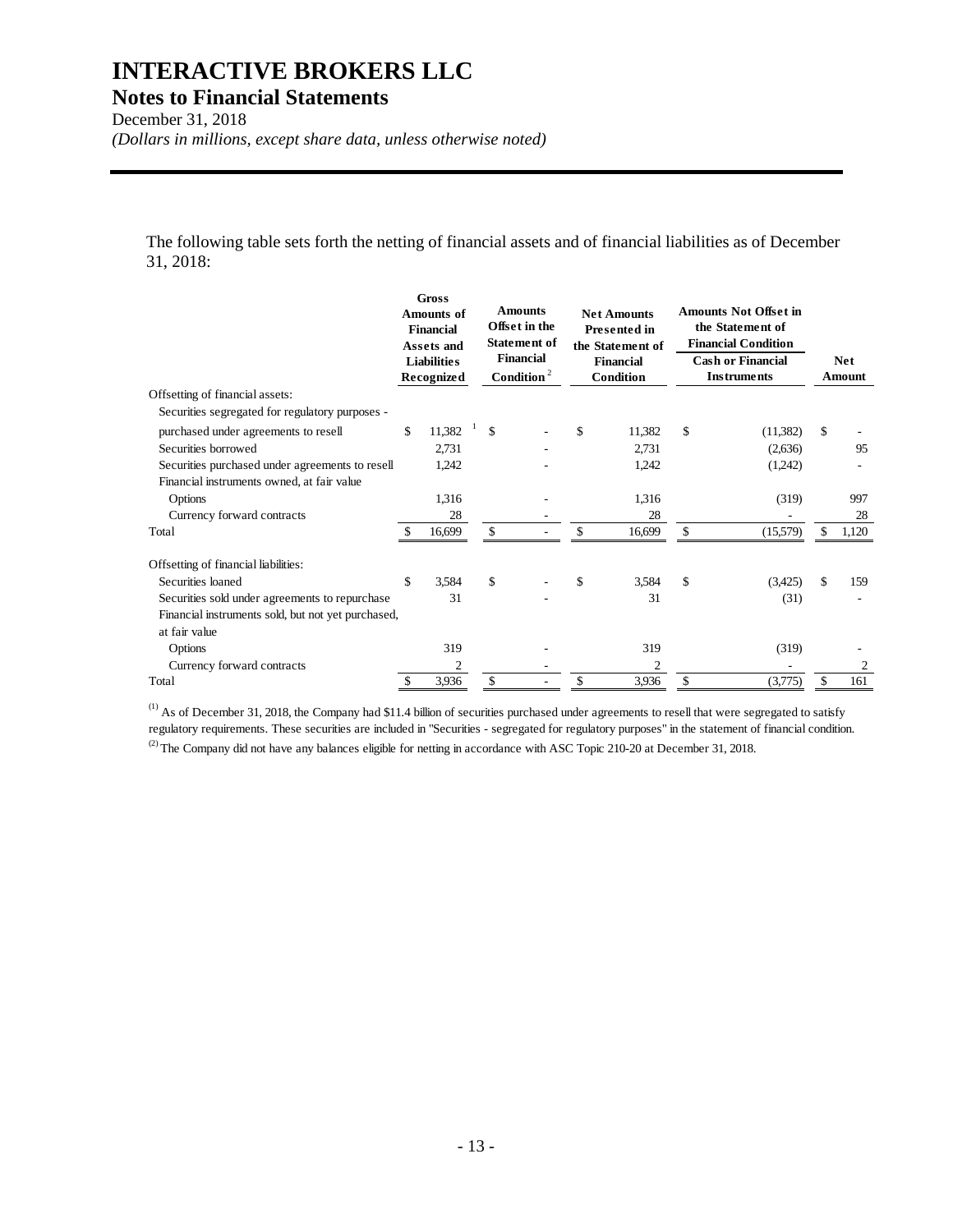**Notes to Financial Statements** 

December 31, 2018 *(Dollars in millions, except share data, unless otherwise noted)* 

#### *Secured Financing Transactions – Maturities and Collateral Pledged*

The following table presents gross obligations for securities loaned transactions by remaining contractual maturity and class of collateral pledged as of December 31, 2018:

| <b>Remaining Contractual Maturity</b> |       |                       |                          |                      |                          |                   |                          |                 |              |
|---------------------------------------|-------|-----------------------|--------------------------|----------------------|--------------------------|-------------------|--------------------------|-----------------|--------------|
|                                       |       |                       |                          |                      |                          |                   |                          |                 | <b>Total</b> |
|                                       |       |                       |                          |                      |                          |                   |                          |                 |              |
| \$                                    | 3,526 | S                     | $\overline{\phantom{0}}$ | S                    | $\overline{\phantom{0}}$ | S                 | $\overline{\phantom{0}}$ | S               | 3,526        |
|                                       | 58    |                       |                          |                      |                          |                   |                          |                 | 58           |
|                                       |       |                       |                          |                      |                          |                   |                          |                 |              |
|                                       | 31    |                       |                          |                      |                          |                   |                          |                 | 31           |
|                                       | 3,615 |                       | $\overline{\phantom{a}}$ | Я                    | $\overline{\phantom{a}}$ |                   |                          |                 | 3,615        |
|                                       |       | Overnight<br>and Open |                          | Less than<br>30 days |                          | $30 - 90$<br>days |                          | Over 90<br>days |              |

#### **5. Segregation of Funds and Reserve Requirements**

As a result of customer activities, the Company is obligated by rules mandated by its primary regulators, the SEC and the CFTC, to segregate or set aside cash or qualified securities to satisfy such rules which have been promulgated to protect customer assets. In addition, the Company is a member of various clearing organizations at which cash or securities are deposited as required to conduct of day-to-day clearance activities.

In accordance with the Customer Protection Rule, the Company is required to maintain separate bank accounts for the exclusive benefit of customers. At December 31, 2018, the Company held cash and securities of \$1,241 and securities purchased under agreements to resell with a carrying value of \$11,281 to satisfy this requirement.

During the period ended December 31, 2018, the Company performed the computations for the assets in the proprietary accounts of brokers (commonly referred to as "PAB") in accordance with the customer reserve computation set forth under the Customer Protection Rule. At December 31, 2018, the Company held securities purchased under agreements to resell with a carrying value of \$100 to satisfy this requirement.

In accordance with the Commodity Exchange Act, the Company is required to segregate all monies, securities and property received to margin and to guarantee or secure the trades or contracts of customers in regulated commodities. At December 31, 2018, the Company had cash and securities of \$4,150, receivables from brokers, dealers and clearing organizations of \$9 and commodities option contracts with net short market value of \$94 segregated to satisfy this requirement. At December 31, 2018, the net market values of long and short commodity option contracts were included in payables to brokers, dealers and clearing organizations.

In accordance with CFTC Regulation 30.7, the Company is required to segregate all monies, securities and property received to margin and to guarantee or secure the trades or contracts of foreign boards of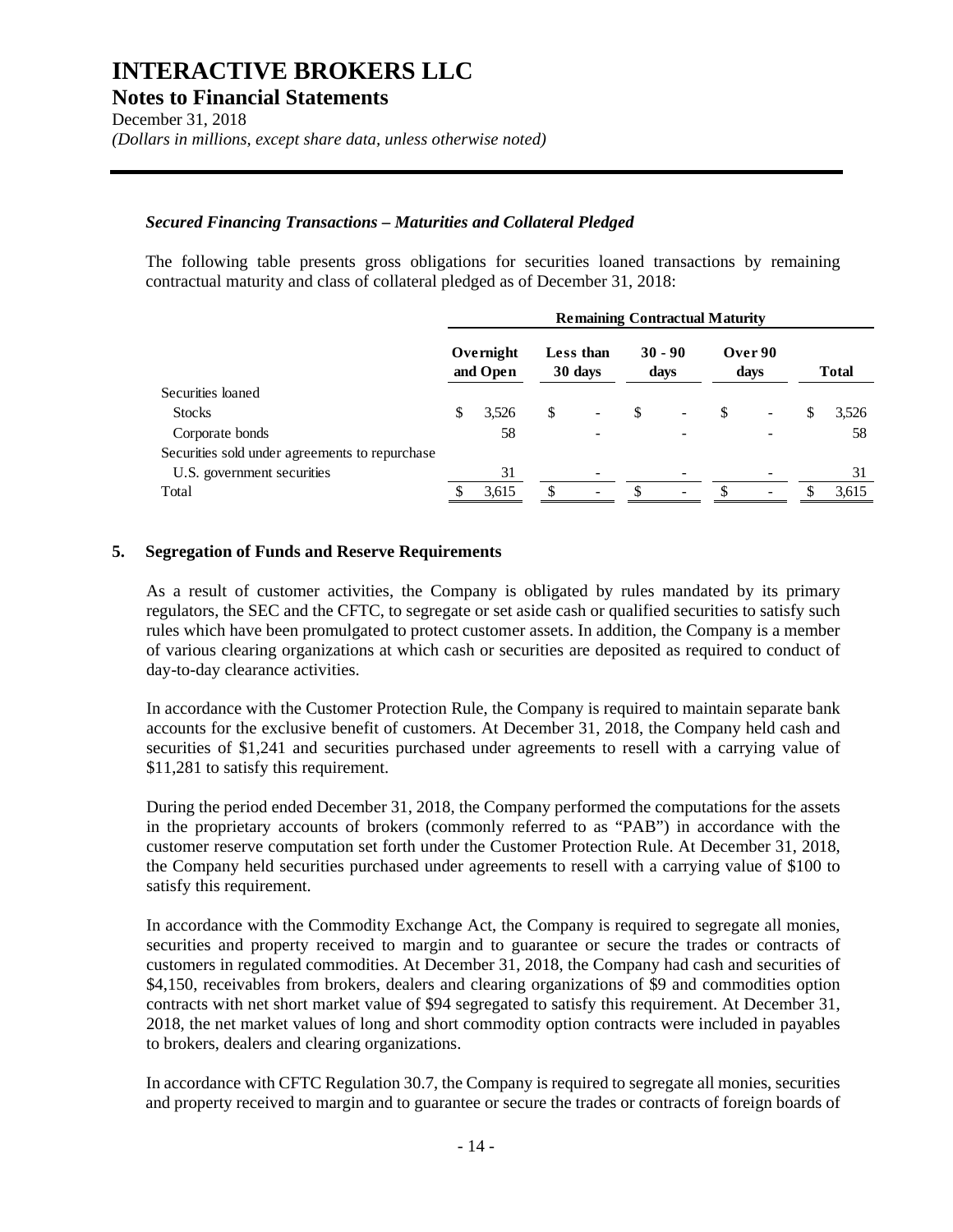**Notes to Financial Statements** 

December 31, 2018 *(Dollars in millions, except share data, unless otherwise noted)* 

trade. At December 31, 2018, the Company had cash and securities in the amount of \$484 and receivables from brokers, dealers and clearing organizations of \$78 segregated to satisfy this requirement.

In accordance with NFA Financial Requirements Section 14, the Company is required to hold amounts, equal to or in excess of its retail forex obligation, at one or more qualifying institutions in the U.S. or money center countries (as defined in CFTC Regulation 1.49). NFA authorized the Company to utilize its daily securities reserve computations performed in accordance with the Customer Protection Rule to satisfy this requirement.

#### **6. Net Capital Requirements**

The Company is subject to the Uniform Net Capital Rule, which requires the maintenance of minimum net capital. The Company has elected to use the alternative method permitted by the rule, which requires it to maintain minimum net capital, as defined, equal to the greater of \$0.5 or 2% of aggregate debit balances arising from customer transactions, as defined. The Company is also subject to the CFTC's minimum financial requirements (Regulation 1.17), which require it to maintain minimum net capital, as defined, equal to the greater of (a) \$20 plus 5% of total retail forex obligations in excess of \$10, or (b) 8% of the total commodities risk margin requirement for all positions carried in customer and non-customer accounts. The Uniform Net Capital Rule also provides that equity capital may not be withdrawn or cash dividends paid if the resulting net capital would be less than 5% of aggregate debit balances arising from customer transactions. At December 31, 2018, the Company had net capital of \$4,882, which was \$4,467 in excess of the required net capital of \$415.

#### **7. Related Party Transactions**

In the normal course of business, the Company enters into securities transactions such as trade execution, securities lending, and securities purchased under agreements to resell transactions with affiliates. The Company also shares administrative, financial and technological resources with affiliates. All related party transactions have been executed under arm's length conditions.

The Company's related party transactions are mainly conducted with its parent, IBG LLC, IBG Holdings LLC, Timber Hill LLC, Interactive Brokers Corp., Interactive Brokers Canada Inc., Timber Hill Canada Company, Interactive Brokers (U.K.) Limited, Covestor, Inc. and its subsidiary, Covestor Limited, IBKR Financial Services AG (formerly Timber Hill (Europe) AG), Interactive Brokers Hong Kong Limited, IB Business Services (Shanghai) Company Limited, Interactive Brokers Securities Japan, Inc., and Interactive Brokers Australia Pty Limited.

Brokerage transaction receivables and payables are reported gross. Other affiliate receivables and payables including interest, administrative, consulting and service fees, and advances are reported net by affiliate.

Included in receivables from and payables to customers in the statement of financial condition are accounts receivable from and payable to directors, officers and affiliate customer accounts.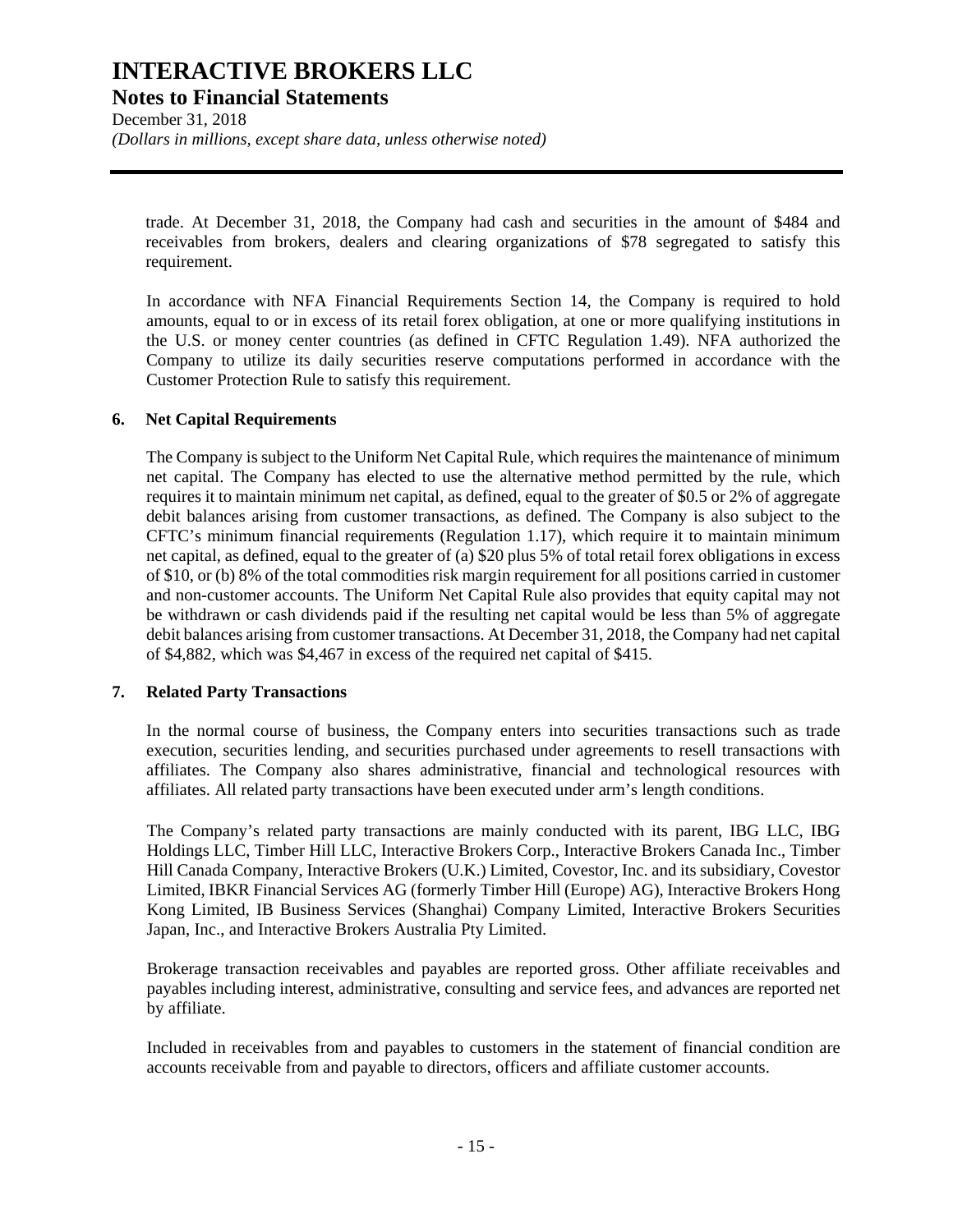**Notes to Financial Statements** 

December 31, 2018 *(Dollars in millions, except share data, unless otherwise noted)* 

Included in the statement of financial condition are the following amounts with related parties at December 31, 2018:

| Assets                                                       |             |
|--------------------------------------------------------------|-------------|
| Securities borrowed                                          | \$<br>389   |
| Receivables from customers                                   | 1,949       |
| Receivables from brokers, dealers and clearing organizations | 358         |
| Receivables from affiliates                                  | 87          |
| Other receivables: interest                                  | 4           |
| Total assets with related parties                            | \$<br>2,787 |
| Liabilities                                                  |             |
| Securities loaned                                            | \$<br>314   |
| Payables to customers                                        | 2,318       |
| Securities sold under agreements to repurchase               | 31          |
| Payables to brokers, dealers and clearing organizations      |             |
| Payables to affiliates                                       | 72          |
| Interest payable                                             |             |
| Total liabilities with related parties                       | \$<br>2,743 |

#### **8. Employee Incentive Plans**

#### *Defined Contribution Plan*

The Company offers to employees who have met minimum service requirements the opportunity to participate in defined contribution retirement plans qualifying under the provisions of Section 401(k) of the Internal Revenue Code. The general purpose of this plan is to provide employees with an incentive to make regular savings in order to provide additional financial security during retirement. This plan provides for the Company to match 50% of the employees' pre-tax contribution, up to a maximum of 10% of eligible earnings. The employee is vested in the matching contribution incrementally over six years of service.

#### *2007 Stock Incentive Plan*

Under IBG, Inc.'s Stock Incentive Plan, up to 30 million shares of IBG, Inc.'s common stock may be issued to satisfy vested restricted stock units granted to directors, officers, employees, contractors and consultants of the Company. The purpose of the Stock Incentive Plan is to promote the Company's long-term financial success by attracting, retaining and rewarding eligible participants.

The Stock Incentive Plan is administered by the Compensation Committee of IBG, Inc.'s Board of Directors. The Compensation Committee has discretionary authority to determine the eligibility to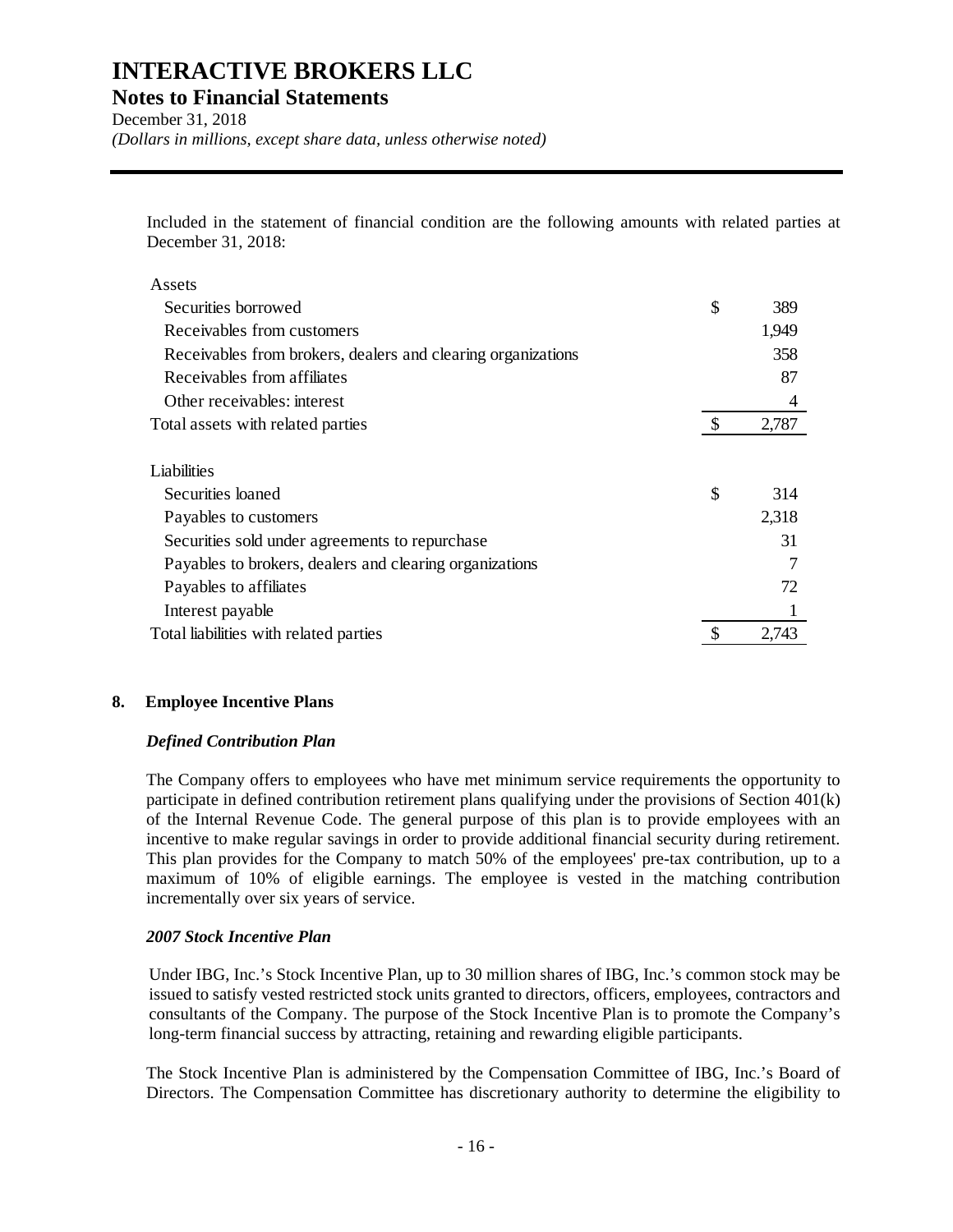**Notes to Financial Statements** 

December 31, 2018 *(Dollars in millions, except share data, unless otherwise noted)* 

participate in the Stock Incentive Plan and establishes the terms and conditions of the awards, including the number of awards granted to each participant and all other terms and conditions applicable to such awards in individual grant agreements. Awards are expected to be made primarily through grants of IBG Inc.'s restricted stock units. Stock Incentive Plan awards are subject to issuance over time. All previously granted but not yet earned awards may be cancelled by the Company upon the participant's termination of employment or violation of certain applicable covenants prior to issuance, unless determined otherwise by the Compensation Committee.

The Stock Incentive Plan provides that, upon a change in control, the Compensation Committee may, at its discretion, fully vest any granted but not yet earned awards under the Stock Incentive Plan, or provide that any such granted but not yet earned awards will be honored or assumed, or new rights substituted by the new employer on a substantially similar basis and on terms and conditions substantially comparable to those of the Stock Incentive Plan.

IBG, Inc. is expected to continue to grant awards on or about December 31 of each year to eligible participants, including employees of the Company, as part of an overall plan of equity compensation. Restricted stock units vest, and become distributable to participants in accordance with the following schedule:

- 10% on the first vesting date, which is on or about May 9 of each year; and
- an additional 15% on each of the following six anniversaries of the first vesting, assuming continued employment with the Company and compliance with non-competition and other applicable covenants.

For the year ended December 31, 2018, the Company's employees were granted 327,349 restricted stock units with fair value of \$18.

Estimated future grants under the Stock Incentive Plan are accrued for ratably during each year (see Note 2). In accordance with the vesting schedule, outstanding awards vest and are distributed to participants yearly on or about May 9 of each year. At the end of each year, there are no vested awards that remain undistributed.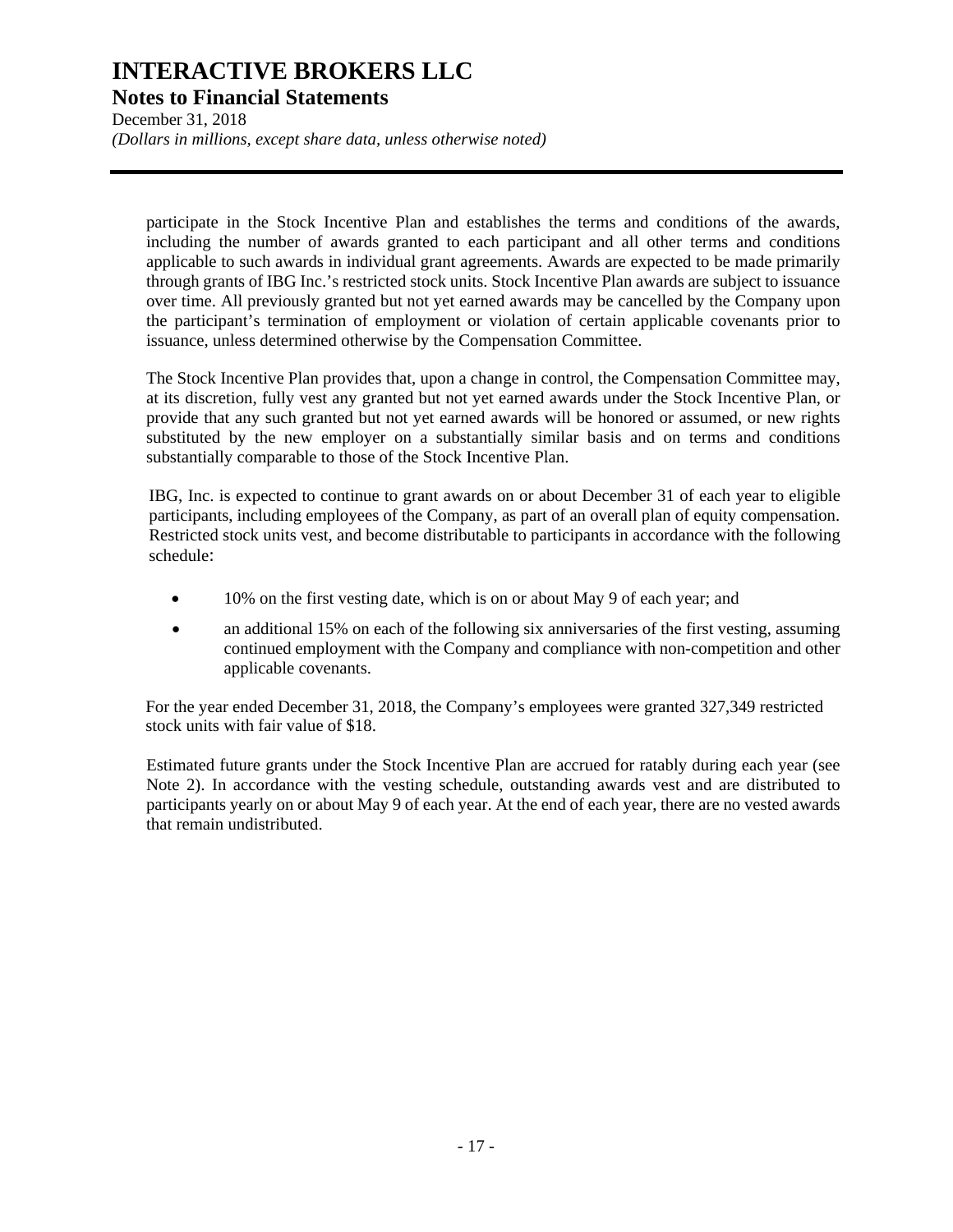**Notes to Financial Statements** 

December 31, 2018 *(Dollars in millions, except share data, unless otherwise noted)* 

The following is a summary of the Stock Incentive Plan activity for the year ended December 31, 2018:

|                            | <b>Stock</b><br><b>Incentive</b><br>Plan Units <sup>(1)</sup> | <b>Intrinsic Value</b><br>of SIP Shares<br>which Vested<br>and were<br>Distributed $^{(2)}$ |
|----------------------------|---------------------------------------------------------------|---------------------------------------------------------------------------------------------|
| Balance, January 1, 2018   | 1,578,902                                                     |                                                                                             |
| Granted                    | 327,349                                                       |                                                                                             |
| Cancelled                  | (15,297)                                                      |                                                                                             |
| Distributed                | (478,229)                                                     | \$<br>38                                                                                    |
| Balance, December 31, 2018 | 1,412,725                                                     |                                                                                             |

(1) Stock Incentive Plan number of granted restricted stock units related to 2017 was adjusted by 1,789 additional restricted stock units during the year ended December 31, 2018.

 $^{(2)}$  Intrinsic value of SIP units distributed represents the compensation value reported to the participants.

Awards previously granted but not yet earned under the Stock Incentive Plan are subject to the plans' post-employment provisions in the event a participant ceases employment with the Company. Through December 31, 2018, a total of 108,895 restricted stock units have been distributed under these postemployment provisions.

#### **9. Property and Equipment**

Property and equipment, which are included in other assets in the statement of financial condition are comprised of leasehold improvements, computer equipment, computer software, and office furniture and equipment.

At December 31, 2018, property and equipment consisted of:

| Leasehold improvements                           |     |
|--------------------------------------------------|-----|
| Computer equipment                               |     |
| Computer software                                |     |
| Office furniture and equipment                   |     |
|                                                  |     |
| Less - accumulated depreciation and amortization | (6) |
| Property and equipment, net                      |     |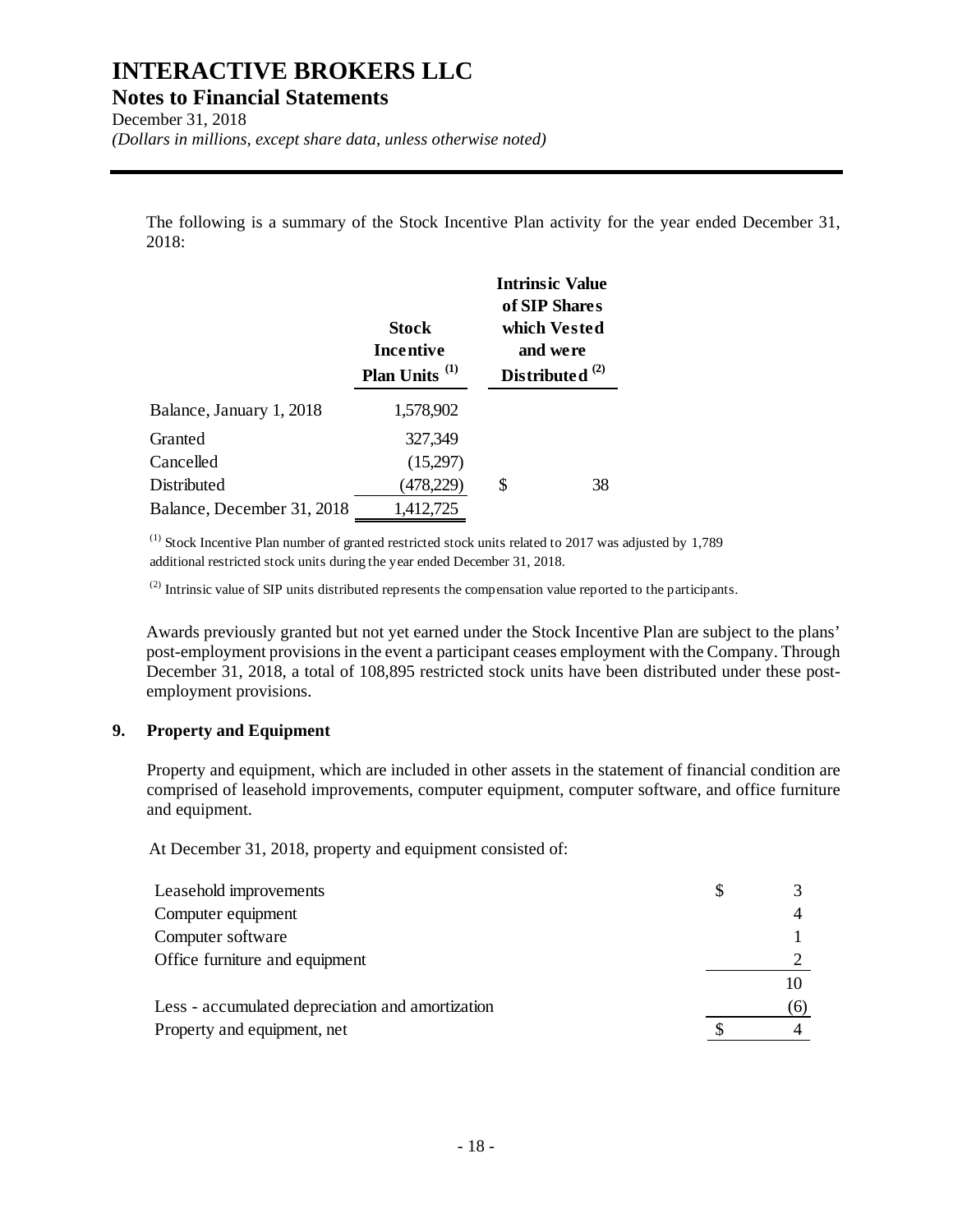**Notes to Financial Statements** 

December 31, 2018 *(Dollars in millions, except share data, unless otherwise noted)* 

#### **10. Commitments, Contingencies and Guarantees**

#### *Claims Against Customers*

Over an extended period in 2018, a small number of the Company's brokerage customers had taken relatively large positions in a security listed on a major U.S. exchange. The Company extended margin loans against the security at a conservatively high collateral requirement. In December 2018, within a very short timeframe, this security lost a substantial amount of its value. The customer accounts were well margined and at December 31, 2018 they had incurred losses but had not fallen into any deficits. Margin shortfalls were met in a timely manner by delivery of additional shares by the customers. Subsequent price declines in the stock have caused these accounts to fall into deficits, despite the Company's efforts to liquidate the customers' positions. The Company is currently evaluating pursuing the collection of the debts. The ultimate effect of this incident on the Company's results will depend upon market conditions and the outcome of the Company's debt collection efforts.

#### *Litigation*

The Company is subject to certain pending and threatened legal actions that arise out of the normal course of business. Litigation is inherently unpredictable, particularly in proceedings where claimants seek substantial or indeterminate damages, or which are in their early stages. The Company has not been able to quantify the actual loss or range of loss related to such legal proceedings, the manner in which they will be resolved, the timing of final resolution or the ultimate settlement. Management believes that the resolution of these actions will not have a material effect, if any, on the Company's business or financial condition.

The Company accounts for potential losses related to litigation in accordance with FASB ASC Topic 450, "Contingencies." As of December 31, 2018, reserves provided for potential losses related to litigation matters were not material.

#### *Trading Technologies Matter*

On February 3, 2010, Trading Technologies International, Inc. ("Trading Technologies") filed a complaint in the U.S. District Court for the Northern District of Illinois, Eastern Division, against IBG, Inc., IBG LLC, IBG Holdings LLC, and the Company. Thereafter, Trading Technologies dismissed IBG, Inc. and IBG Holdings LLC from the case, leaving only IBG LLC and the Company as defendants ("Defendants"). The operative complaint, as amended, alleges that the Defendants have infringed and continue to infringe twelve U.S. patents held by Trading Technologies. Trading Technologies is seeking, among other things, unspecified damages and injunctive relief ("the Litigation"). The Defendants filed an answer to Trading Technologies' amended complaint, as well as related counterclaims. The Defendants deny Trading Technologies' claims, assert that the asserted patents are not infringed and are invalid, and assert several other defenses as well. Trading Technologies also filed patent infringement lawsuits against approximately a dozen other companies in the same court. The Litigation was consolidated with the other lawsuits filed by Trading Technologies.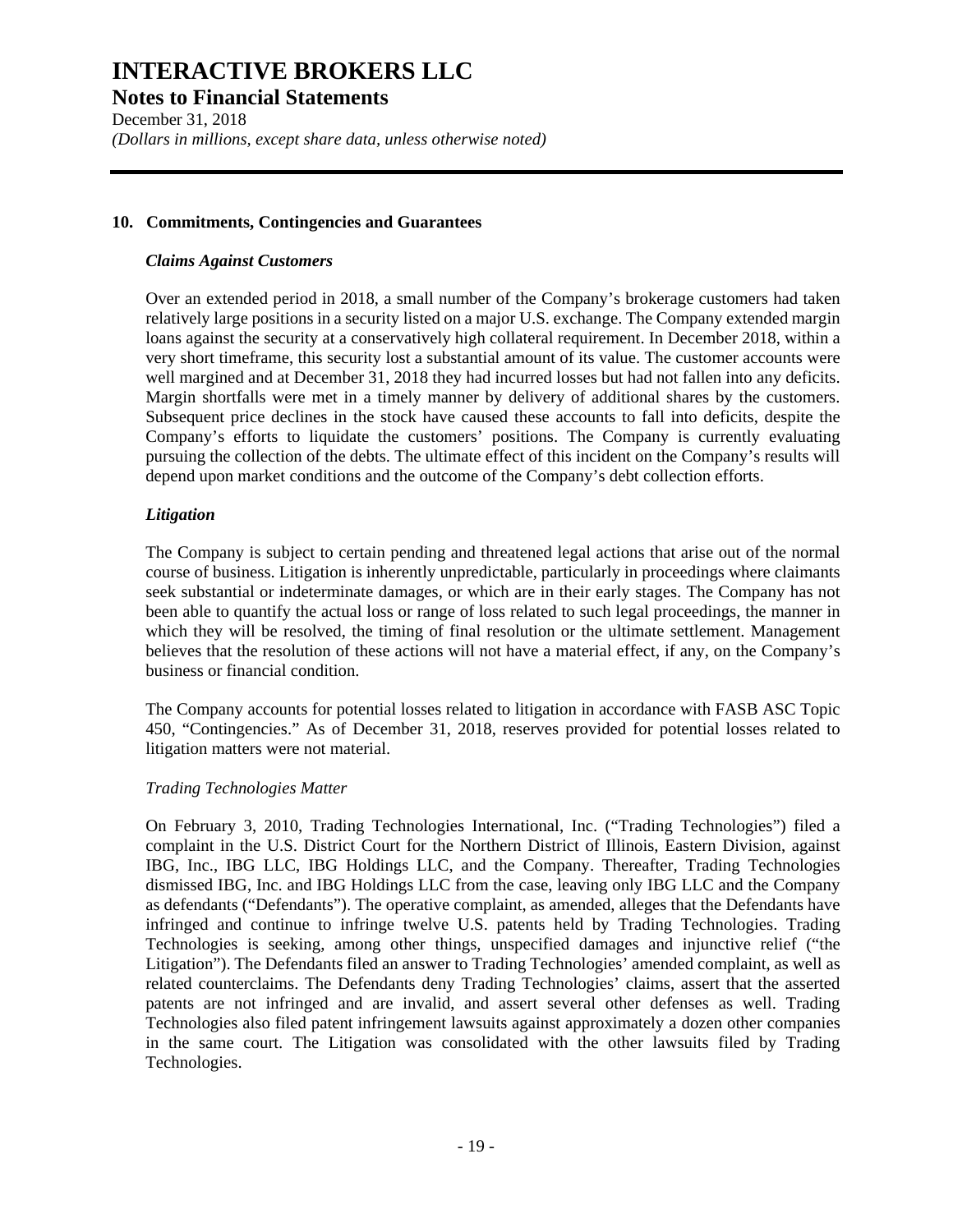#### **Notes to Financial Statements**

December 31, 2018 *(Dollars in millions, except share data, unless otherwise noted)* 

The Defendants and/or certain codefendants filed petitions with the United States Patent and Trademark Office ("USPTO") for Covered Business Method Review ("CBM Review") on the asserted patents. The District Court granted the Defendants' motion to stay the Litigation pending the CBM Reviews. The USPTO Patent Trial Appeal Board ("PTAB") found all claims of ten of the twelve asserted patents to be invalid. Of the remaining two patents, 53 of the 56 claims of one patent were held invalid and the other patent survived CBM Review proceedings. Appeals were filed by either Defendants or Trading Technologies on all PTAB determinations.

On February 13, 2019, the United States Court of Appeal for the Federal Circuit issued opinions in the appeals on four patents from the CBM Review determinations. The Federal Circuit vacated the CBM Review determinations of invalidity for these four patents, concluding that these patents were not eligible for CBM Review. At the Federal Circuit's request, the parties filed letter briefs on February 22, 2019, stating how the Federal Circuit should proceed with the other pending appeals.

On February 26, 2019, the District Court ordered that the stay be lifted with respect to the four patents that are the subject of the Federal Circuit decision and scheduled trial for February 2020.

While it is difficult to predict the outcome of the matter, the Company believes it has meritorious defenses to the allegations made in the complaint and intends to defend itself vigorously against them. However, litigation is inherently uncertain and there can be no guarantee that the Company will prevail or that the Litigation can be settled on favorable terms.

#### *Class Action Matter*

On December 18, 2015, a former individual customer filed a purported class action complaint against the Company, IBG, Inc., and Thomas Frank, PhD, the Company's Executive Vice President and Chief Information Officer, in the U.S. District Court for the District of Connecticut. The complaint alleges that the purported class of the Company's customers were harmed by alleged "flaws" in the computerized system used to close out (i.e., liquidate) positions in customer brokerage accounts that have margin deficiencies. The complaint seeks, among other things, undefined compensatory damages and declaratory and injunctive relief.

On September 28, 2016, the District Court issued an order granting the Company's motion to dismiss the complaint in its entirety, and without providing plaintiff leave to amend. On September 28, 2017 plaintiff appealed to the United States Court of Appeals for the Second Circuit. On September 26, 2018, the Court of Appeals affirmed the dismissal of plaintiff's claims of breach of contract and commercially unreasonable liquidation but vacated and remanded back to the District Court plaintiff's claims for negligence. On November 30, 2018, the plaintiff filed a second amended complaint. The Company filed a motion to dismiss the new complaint on January 15, 2019 requesting that the District Court dismiss the remaining negligence claims. Regardless of the ultimate outcome of the motion to dismiss, the Company does not believe that a purported class action is appropriate given the great differences in portfolios, markets and many other circumstances surrounding the liquidation of any particular customer's margin-deficient account. The Company and the related defendants intend to continue to defend themselves vigorously against the case and, consistent with past practice in connection with this type of unwarranted action, any potential claims for counsel fees and expenses incurred in defending the case shall be fully pursued against the plaintiff.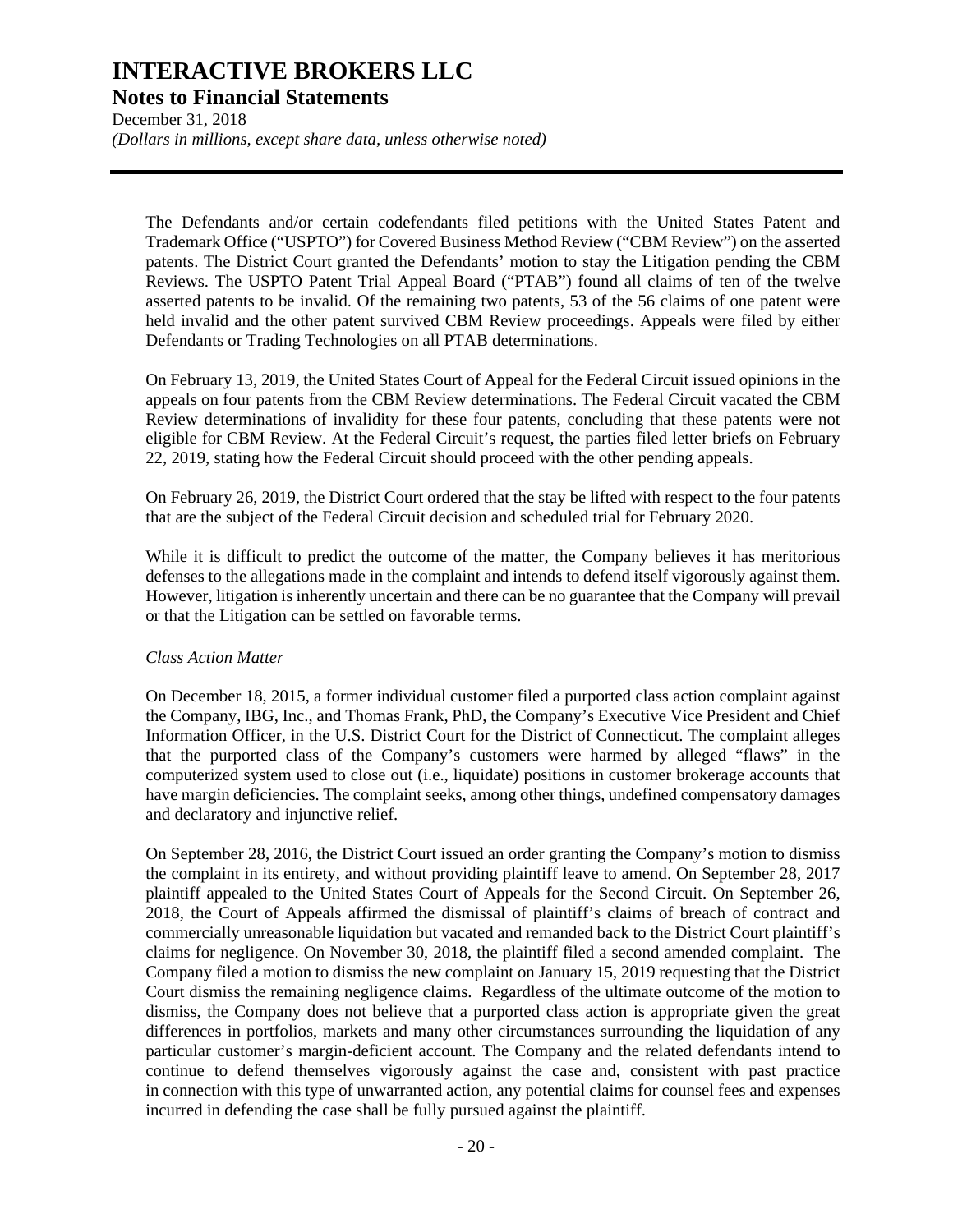**Notes to Financial Statements** 

December 31, 2018 *(Dollars in millions, except share data, unless otherwise noted)* 

#### *Guarantees*

The Company provides guarantees to securities and commodities clearing houses and exchanges which meet the accounting definition of a guarantee under FASB ASC Topic 460, "Guarantees." Under standard membership agreements, clearing house and exchange members are required to guarantee collectively the performance of other members. Under the agreements, if a member becomes unable to satisfy its obligations, other members would be required to meet shortfalls. In the opinion of management, the Company's liability under these arrangements is not quantifiable and could exceed the cash and securities they have posted as collateral. However, the potential for the Company to be required to make payments under these arrangements is remote. Accordingly, no contingent liability is carried on the statement of financial condition for these arrangements.

In connection with its retail brokerage business, the Company performs securities and commodities execution, clearance and settlement on behalf of its customers for whom it commits to settle trades submitted by such customers with the respective clearing houses. If a customer fails to fulfill its settlement obligations, the Company must fulfill those settlement obligations. The Company is fully secured by assets in customers' accounts and any proceeds received from securities and commodities transactions entered into by the Company on behalf of customers. No contingent liability is carried on the statement of financial condition for such customer obligations.

#### *Other Commitments*

Certain clearing houses, clearing banks and firms used by the Company are given a security interest in certain assets of the Company held by those clearing organizations. These assets may be applied to satisfy the obligations of the Company to the respective clearing organizations.

#### *Leases*

The Company has non-cancelable operating leases covering office space. Office space leases are subject to escalation clauses based on specified costs incurred by the landlord and contain renewal elections.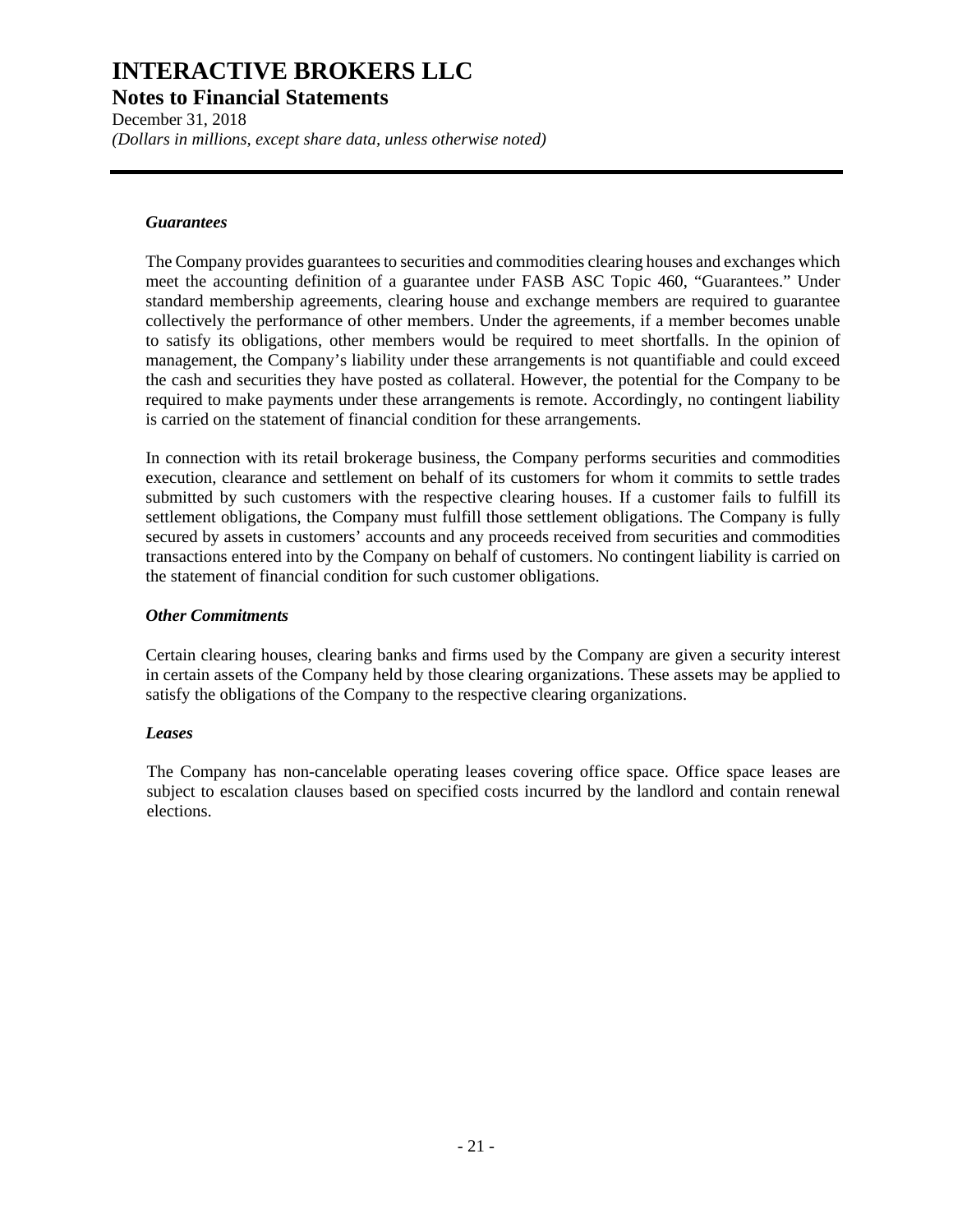**Notes to Financial Statements** 

December 31, 2018

*(Dollars in millions, except share data, unless otherwise noted)* 

As of December 31, 2018, the Company's annual lease commitments totaled \$17 million as follows:

| Year       |         |
|------------|---------|
|            |         |
| 2019       | \$<br>2 |
| 2020       | 2       |
| 2021       | 2       |
| 2022       | 2       |
| 2023       | 3       |
| Thereafter | 6       |
|            |         |

#### **11. Collateralized Transactions**

The Company enters into securities borrowing and lending transactions and agreements to repurchase and resell securities to obtain securities for settlement and to earn residual interest rate spreads. In addition, the Company's customers pledge their securities owned to collateralize margin loans. Under these transactions, the Company either receives or provides collateral, including equity, corporate debt and U.S. government securities. Under typical agreements, the Company is permitted to sell or repledge securities received as collateral and use these securities to secure securities purchased under agreements to resell, enter into securities lending transactions or deliver these securities to counterparties to cover short positions.

The Company also engages in securities financing transactions with and for customers through margin lending. Customer receivables generated from margin lending activity are collateralized by customer-owned securities held by the Company. Customers' required margin levels and established credit limits are monitored continuously by risk management staff using automated systems. Pursuant to the Company's policy and as enforced by such systems, customers are required to deposit additional collateral or reduce positions, when necessary to avoid automatic liquidation of their positions.

Margin loans are extended to customers on a demand basis and are not committed facilities. Factors considered in the acceptance or rejection of margin loans are the amount of the loan, the degree of leverage being employed in the customer account and an overall evaluation of the customer's portfolio to ensure proper diversification or, in the case of concentrated positions, appropriate liquidity of the underlying collateral. Additionally, transactions relating to concentrated or restricted positions are limited or prohibited by raising the level of required margin collateral (to 100% in the extreme case). Underlying collateral for margin loans is evaluated with respect to the liquidity of the collateral positions, valuation of securities, volatility analysis and an evaluation of industry concentrations. Adherence to the Company's collateral policies significantly limits the Company's credit exposure to margin loans in the event of a customer's default. Under margin lending agreements, the Company may request additional margin collateral from customers and may sell securities that have not been paid for or purchase securities sold but not delivered from customers, if necessary. At December 31, 2018, approximately \$25.6 billion of customer margin loans were outstanding.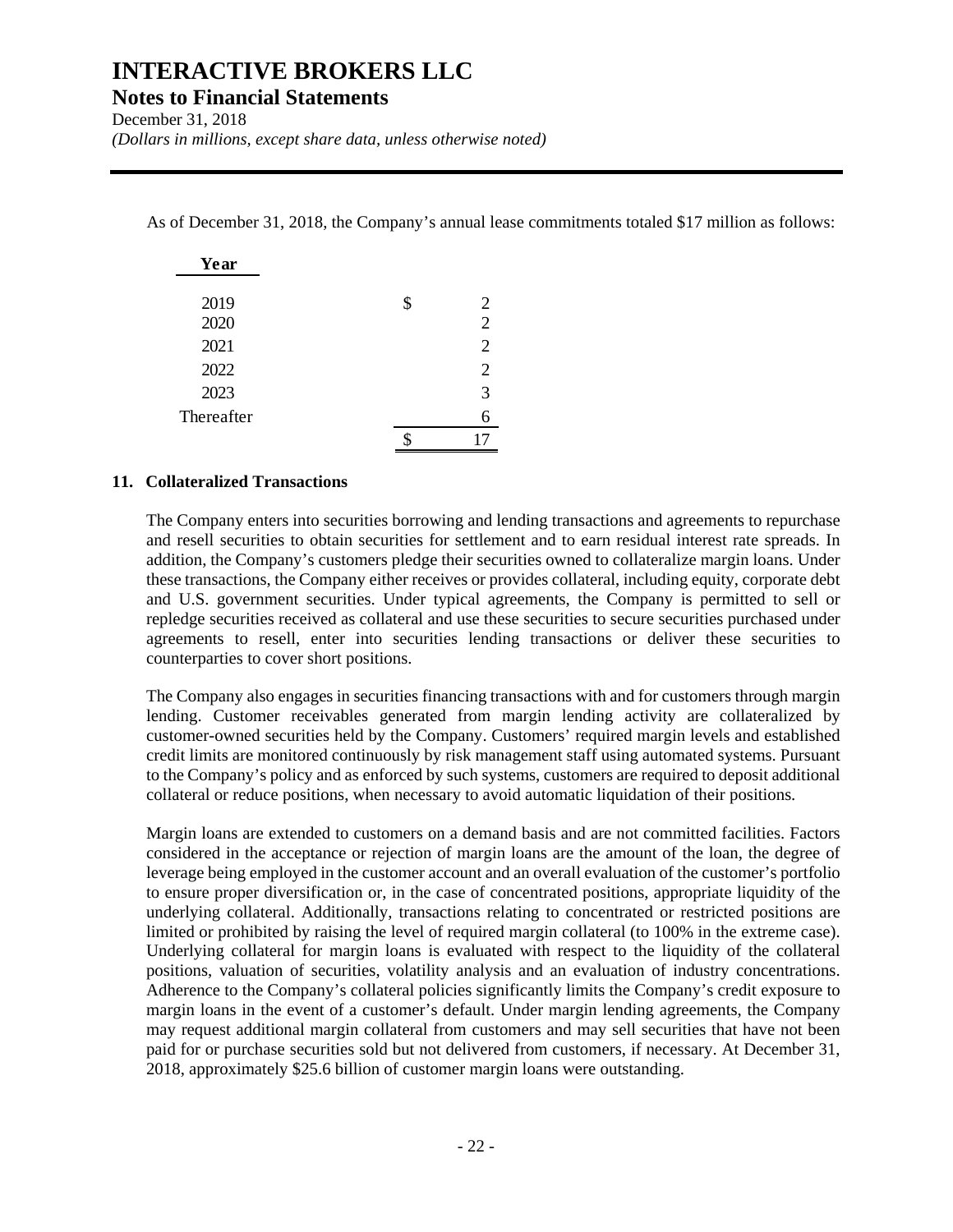**Notes to Financial Statements** 

December 31, 2018

*(Dollars in millions, except share data, unless otherwise noted)* 

The following table summarizes the amounts related to collateralized transactions as of December 31, 2018:

|                                                                             | Permitted   | Sold or   |
|-----------------------------------------------------------------------------|-------------|-----------|
|                                                                             | to Repledge | Repledged |
| Securities lending transactions                                             | 17.964      | 2,764     |
| Securities purchased under agreements to resell transactions <sup>(1)</sup> | 12,672      | 11,880    |
| Customer margin assets                                                      | 24,576      | 6,136     |
|                                                                             | 55,212      | 20,780    |

 $<sup>(1)</sup>$  As of December 31, 2018, \$11.4 billion or 96% of securities acquired through agreements to resell that are shown as</sup> repledged have been deposited in a separate bank account for the exclusive benefit of customers in accordance with SEC Rule 15c3-3.

At December 31, 2018, financial instruments owned and pledged as collateral, where the counterparty has the right to repledge, consist of U.S. government securities of \$29.

#### **12. Subsequent Events**

As required by FASB ASC 855, "Subsequent Events", the Company has evaluated subsequent events for adjustment to or disclosure in its statement of financial condition through the date the statement of financial condition was issued.

Except as disclosed in Note 10, no other recordable or disclosable events occurred.

\*\*\*\*\*\*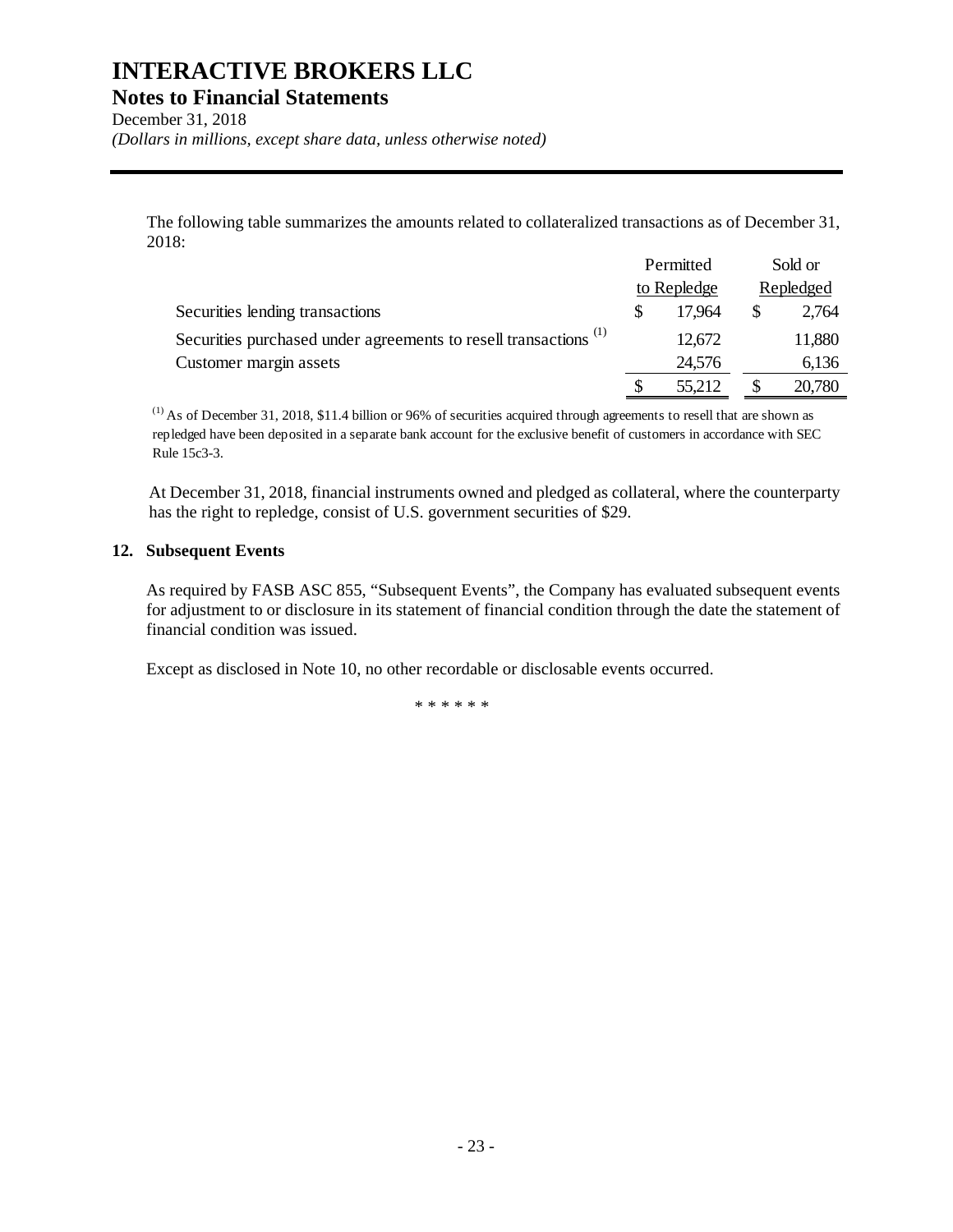### **Computation of Net Capital for Brokers and Dealers Pursuant to Rule 15c3-1 under the Securities Exchange Act of 1934**

December 31, 2018 *(Dollars in millions)* 

| NET CAPITAL:                                                       |              |
|--------------------------------------------------------------------|--------------|
| Total members' capital                                             | \$<br>5,261  |
| Deductions and/or charges:                                         |              |
| Nonallowable assets:                                               |              |
| Financial instruments owned, at fair value                         | 28           |
| Receivables:                                                       |              |
| Customers                                                          | 5            |
| Brokers, dealers and clearing organizations                        | 77           |
| <b>Affiliates</b>                                                  | 88           |
| Other assets                                                       | 33           |
| Other charges                                                      | 131          |
| Net capital before haircuts on securities positions                | \$<br>4,899  |
| Haircuts on securities positions:                                  |              |
| U.S. and Canadian government obligations                           | 15           |
| Options                                                            | 1            |
| Foreign currencies                                                 | $\mathbf{1}$ |
| <b>Total haircuts</b>                                              | 17           |
| <b>NET CAPITAL</b>                                                 | \$<br>4,882  |
| MINIMUM DOLLAR NET CAPITAL REQUIRED (2% of combined                |              |
| aggregate debit items as shown in computation for determination of |              |
| reserve requirements pursuant to Rule 15c3-3)                      | \$<br>415    |
| CAPITAL IN EXCESS OF MINIMUM REQUIREMENTS                          | \$<br>4,467  |

NOTE: There are no material reconciling items between the amounts presented above and the amounts as reported in the Company's unaudited FOCUS Report as of December 31, 2018 filed on January 25, 2019. Therefore, no reconciliation of the two computations is deemed necessary.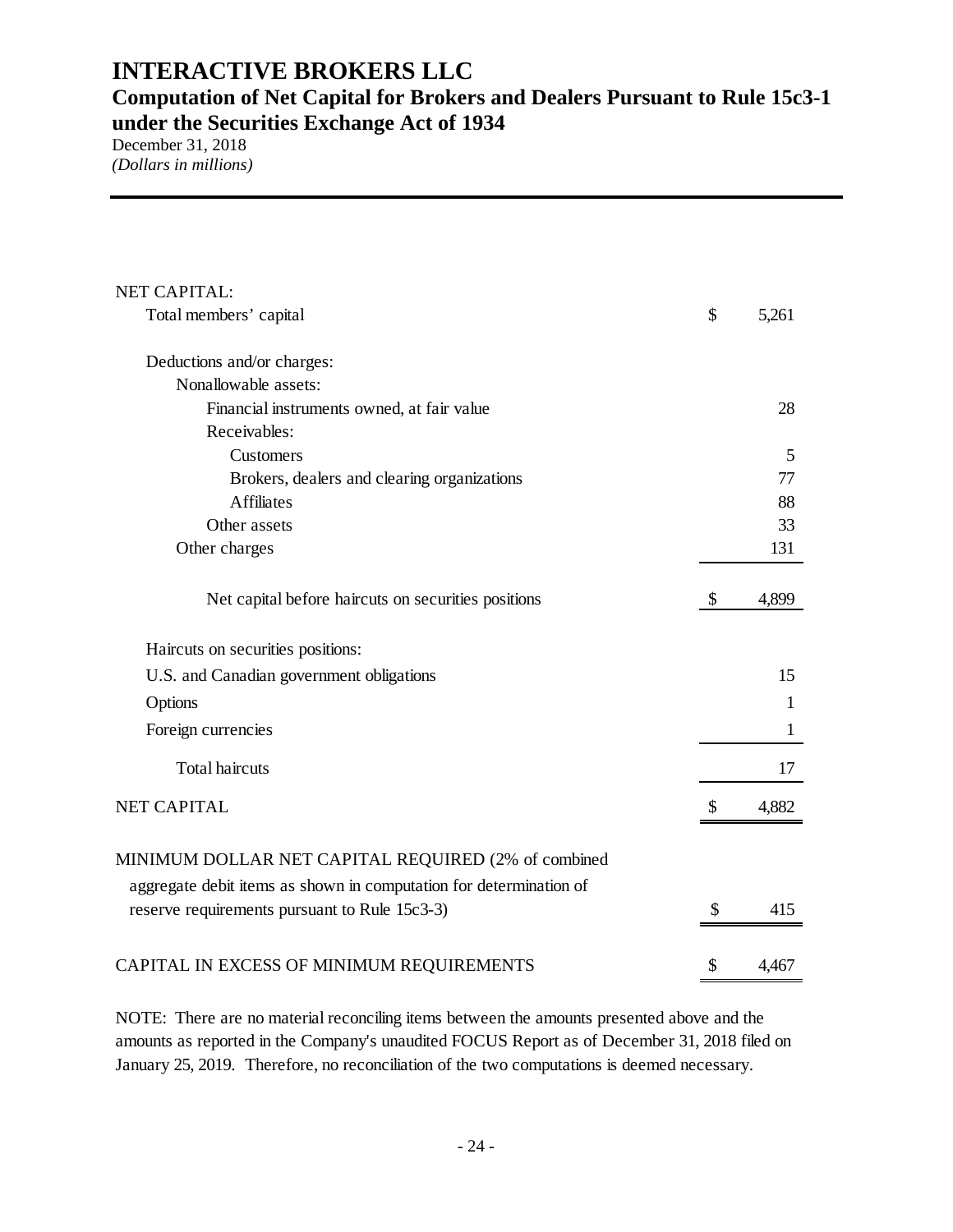### **Schedule of Segregation Requirements and Funds in Segregation for Customers Trading on U.S. Commodity Exchanges Pursuant to Section 4d(2) under the Commodity Exchange Act**

December 31, 2018 *(Dollars in millions)* 

| SEGREGATION REQUIREMENTS:                                                          |             |
|------------------------------------------------------------------------------------|-------------|
| Net ledger balance in accounts of regulated commodity customers                    | \$<br>4,007 |
| Net unrealized profit (loss) in open futures contracts traded on a contract market | (67)        |
| Exchange traded options:                                                           |             |
| Market value of open option contracts purchased on a contract market               | 328         |
| Market value of open option contracts granted (sold)                               | (423)       |
| Net equity                                                                         | 3,845       |
| Accounts liquidating to deficits and accounts with debit balances                  |             |
| Amount required to be segregated                                                   | 3,846       |
| FUNDS IN SEGREGATED ACCOUNTS:                                                      |             |
| Deposited in segregated funds bank accounts - cash                                 | 353         |
| Deposited in segregated funds bank accounts - securities                           | 2,456       |
| Margin on deposit with clearing members of contract markets - cash                 | 6           |
| Margin on deposit with clearing members of contract markets - securities           | 1,341       |
| Net settlement from (to) derivatives clearing orginizations of contract makers     | 2           |
| Exchange traded options:                                                           |             |
| Market value of open long option contracts                                         | 328         |
| Market value of open short option contracts                                        | (423)       |
|                                                                                    |             |

Total amount in segregation 4,063 EXCESS FUNDS IN SEGREGATION  $$3$  217

NOTE: There are no material reconciling items between the amounts presented above and the amounts as reported in the Company's unaudited FOCUS Report as of December 31, 2018 filed on January 25, 2019. Therefore, no reconciliation of the two computations is deemed necessary.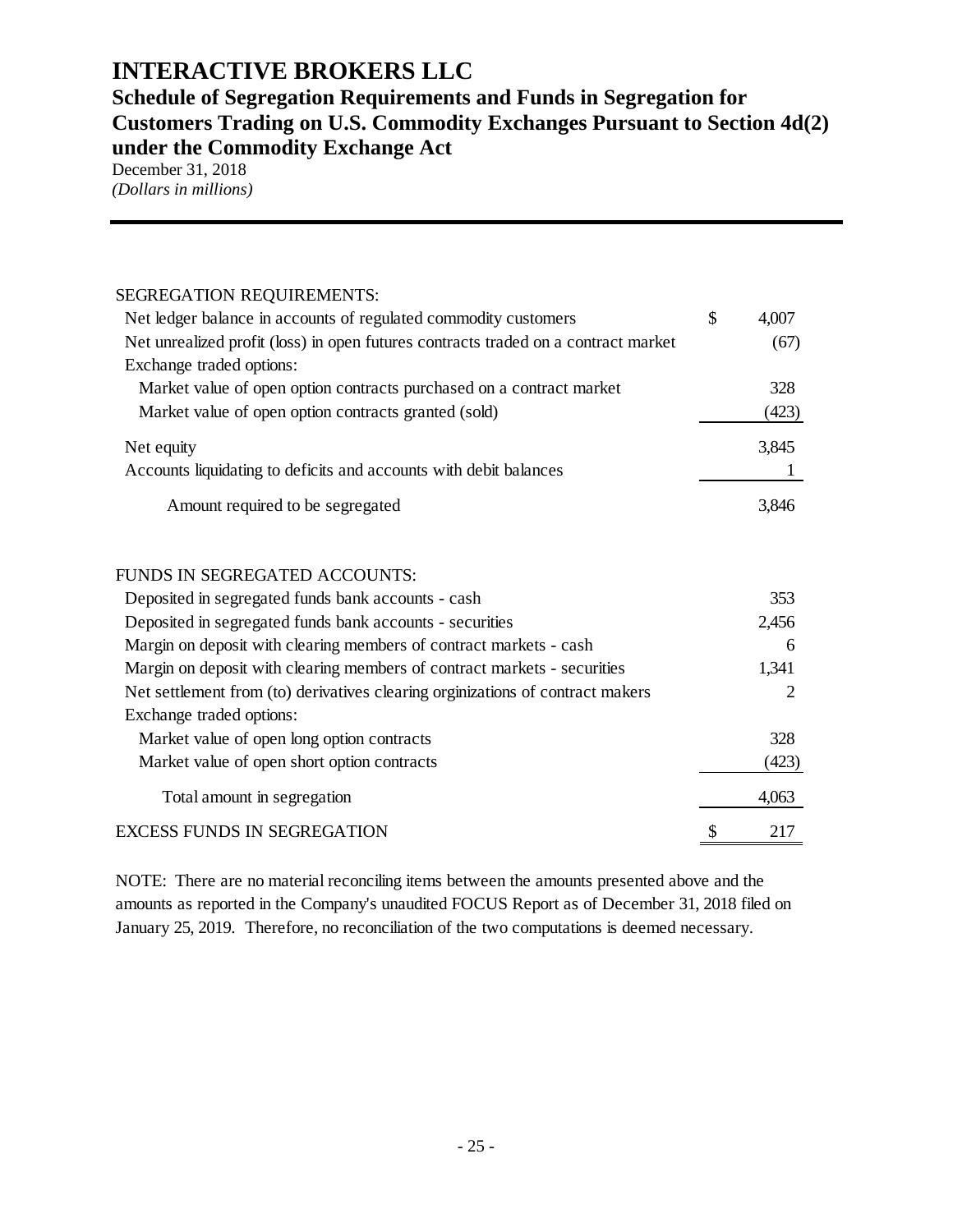**Schedule of Secured Amounts and Funds Held in Separate Accounts for Foreign Futures and Foreign Options Customers Pursuant to Regulation 30.7 under the Commodity Exchange Act** 

December 31, 2018 *(Dollars in millions)* 

| FUNDS DEPOSITED IN SEPARATE REGULATION 30.7 ACCOUNTS<br>Cash in banks located in the United States<br>Securities in safekeeping with banks located in the United States | \$<br>76<br>408 |
|-------------------------------------------------------------------------------------------------------------------------------------------------------------------------|-----------------|
| AMOUNTS HELD BY MEMBERS OF FOREIGN BOARDS OF TRADE                                                                                                                      |                 |
| Cash                                                                                                                                                                    | 77              |
| Unrealized gain (loss) on open futures contracts                                                                                                                        |                 |
| Value of long option contracts                                                                                                                                          |                 |
| Value of short option contracts                                                                                                                                         |                 |
| <b>TOTAL FUNDS IN SECTION 30.7 ACCOUNTS</b>                                                                                                                             | 562             |
| AMOUNT REQUIRED TO BE SET ASIDE IN SEPARATE 30.7 ACCOUNTS                                                                                                               | 437             |
| <b>EXCESS FUNDS</b>                                                                                                                                                     | 125             |

NOTE: There are no material reconciling items between the amounts presented above and the amounts as reported in the Company's unaudited FOCUS Report as of December 31, 2018 filed on January 25, 2019. Therefore, no reconciliation of the two computations is deemed necessary.